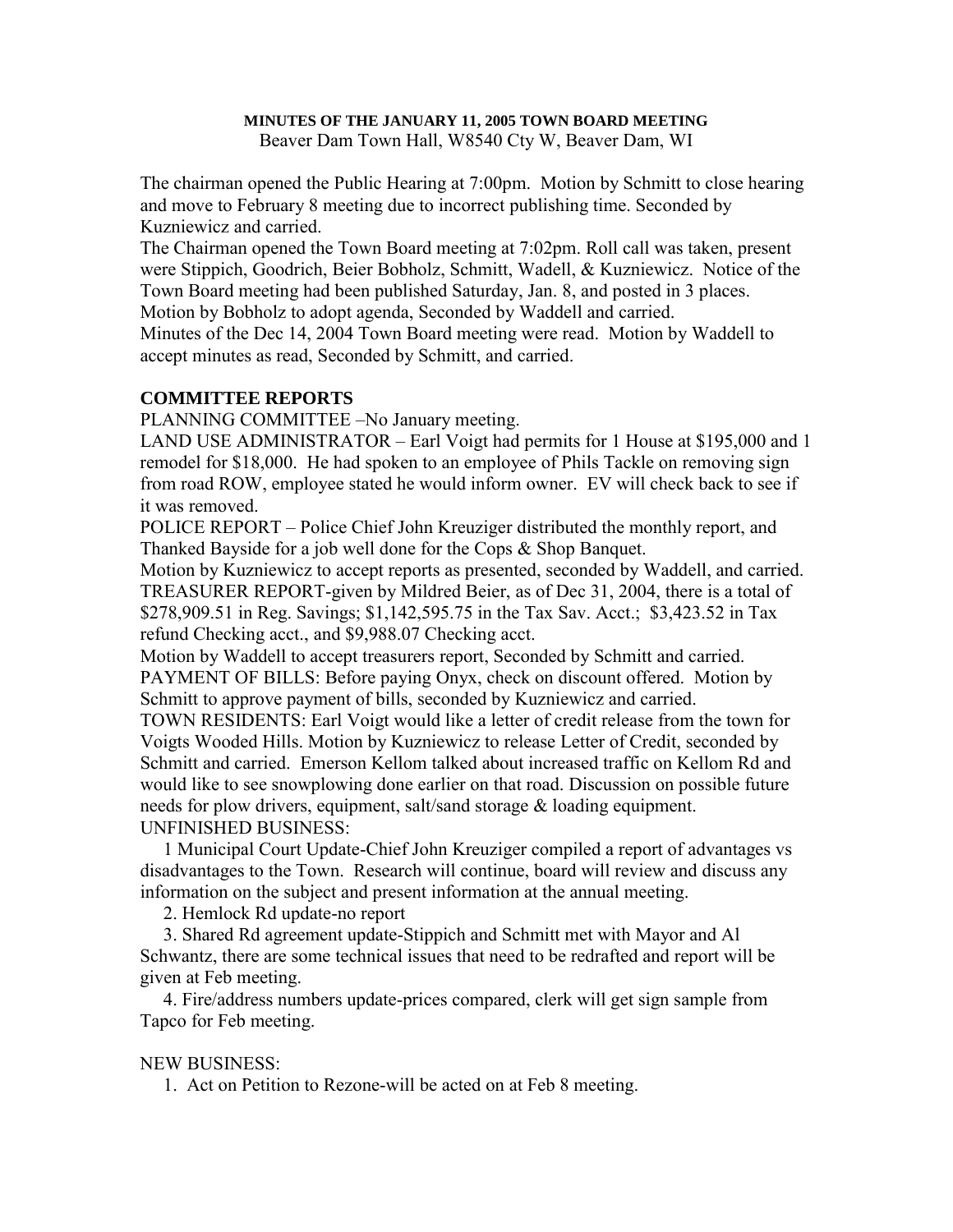2. Presentation from Kunkel Eng.- MaryKay Vogel had a variety of handouts for board members about the company and what they would like to do for the Town.

 3. D/D WTA/UTC membership- Motion by Bobholz to discontinue UTC membership. Seconded by Kuzniewicz and carried.

 4. Plann Comm appointment of Alt member- Van Rokicki agreed to accept appoinment. Motion by Bobholz to confirm and approve appointment of Van Rokicki as an Alternate member to the Planning Commission.

 CLERKS REPORT: Operators license-Jenaette Berndt and Travis Nelson, both for Scoots. Motion by Schmitt to approve operators license, seconded by Bobholz and carried. Dodge County Unit WTA meeting notice for Jan 19, 8:00pm. DC Plan and Dev., review condo plat for Simonis/Winter, Jan 17, 7:00pm, and Public Hearing Jan 17, 7:35pm to amend Park System fees. Letter of Intent Tom & Sue Haas; Land Use Permit for Charter Cable and 1 for Mary Pautsch for an addition. Dodgeland School District Declaration of Candidacy for election to the school board. DOT General Transportation Aid for 2005. Notice of Prehearing Conference before Public Service Commission of WI, applicant, WI P & L. Letter from Al Muhle on completion of obligations for Muhle Court. Motion by Bobholz to release obligation of Al Muhle for Muhle Court. Seconded by Schmitt and carried. Legal Issue on Tax Assessment, D Kenevan vs Town of Beaver Dam. Stippich will consult with Hannan. One lawn bid received, Ad for lawn bids will be put in paper in Feb so bids will be available for March meeting.

CHAIRMAN CORRESPONDENCE & INFORMATION: Letter read by Beier. Bill Teletzke would like garbage refund. Motion by Schmitt to decline garbage refund request, seconded by Bobholz and carried. Dean Becker request for mailbox reimbursement. Motion by Schmitt to grant reimbursement, seconded by Bobholz and carried. Letter of credit needed from Charles Hammer before CSM approval along with water study and review by D Prunuske. EV needs to check into occupant living in Monument store. Bobholz and Stippich talked with Yaroch on missing fire truck information and are meeting with Fire Assoc. on Thurs. eve.

Motion by Bobholz to adjourn at 9:45pm, seconded Schmitt and carried.

 Respectfully, Cheryl Goodrich-Clerk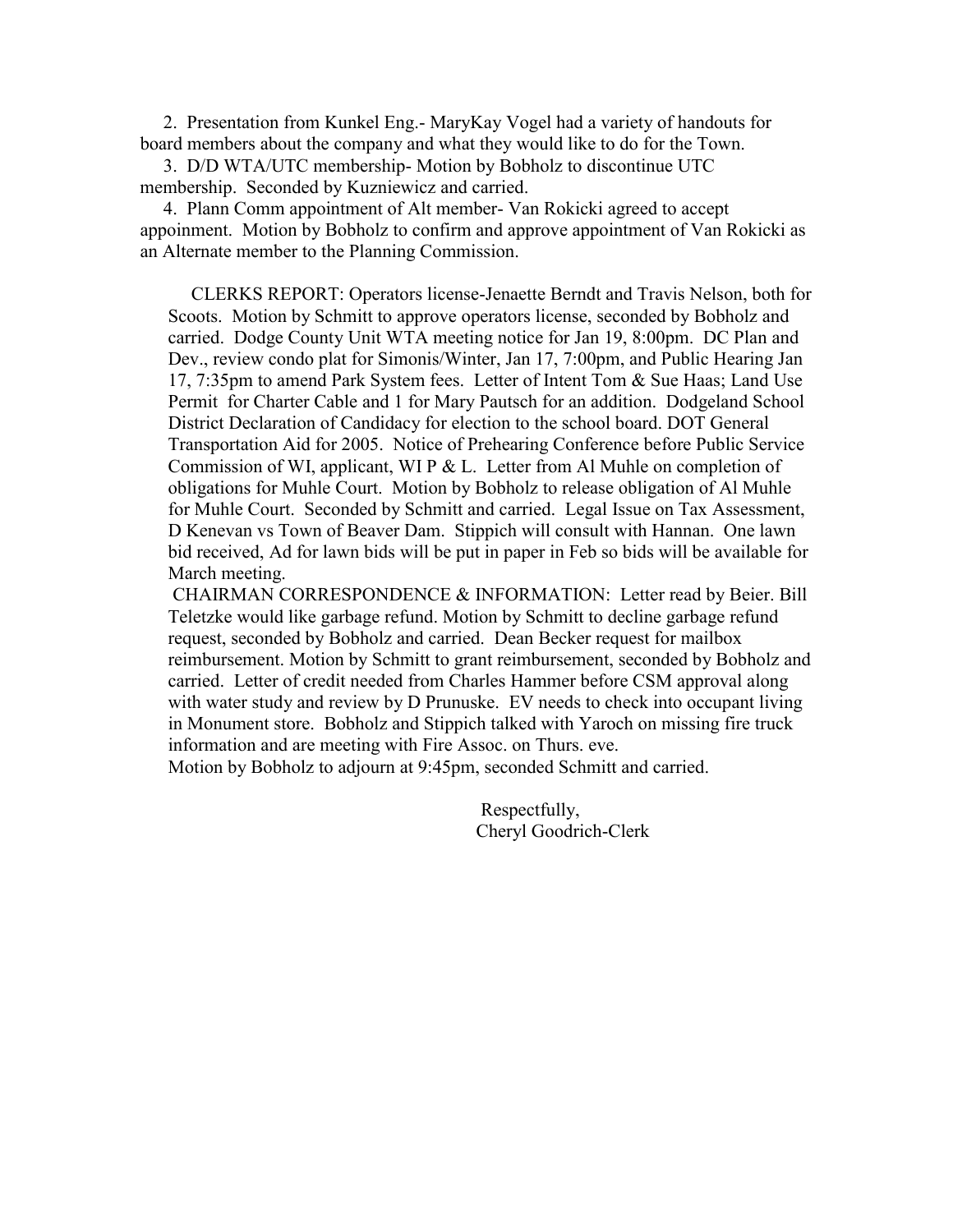#### **MINUTES OF THE FEBRUARY 8, 2005 TOWN BOARD MEETING**

Beaver Dam Town Hall, W8540 Cty W, Beaver Dam, WI

The chairman opened the Public Hearing at 7:08pm, for the Petition to rezone, by Richard Zieman. Zieman explained he would like to change petition from 40 acres to 26 acres. There was no opposition. Motion by Kuzniewicz to close hearing, seconded by Schmitt and carried.

The Chairman opened the Town Board meeting at 7:15pm. Roll call was taken, present were Stippich, Goodrich, Beier, Schmitt, Wadell, & Kuzniewicz. Bobholz arriving at 7:50pm. Notice of the Town Board meeting had been published Saturday, Feb.5, and posted in 3 places.

Motion by Kuzniewicz, to adopt agenda, seconded by Schmitt and carried. Minutes of the Jan 11, 2004 Town Board meeting were read. Motion by Schmitt to accept minutes as read, Seconded by Waddell, and carried.

#### **COMMITTEE REPORTS**

PLANNING COMMITTEE –No Jan meeting. Next meeting scheduled for Feb 14. LAND USE ADMINISTRATOR – Earl Voigt not present.

POLICE REPORT – Police Chief John Kreuziger distributed the monthly report. Motion by Waddell to accept reports as presented, seconded by Schmitt, and carried. TREASURERS REPORT-given by Mildred Beier, as of Jan 31, 2005, there is a total of \$168,200.65 in Reg. Savings; \$1,338,043.11 in the Tax Sav. Acct.; \$1899.86 in Tax refund Checking acct., and \$4548.40 Checking acct.

Motion by Waddell to accept treasurers report, Seconded by Kuzniewicz and carried. PAYMENT OF BILLS: Motion by Schmitt to approve payment of bills, seconded by Waddell and carried.

TOWN RESIDENTS: No comments.

#### UNFINISHED BUSINESS:

 1. WTA/UTC membership- After receiving more information from UTC and discussion, Motion by Kuzniewicz to continue UTC membership. Seconded by Stippich and carried.

 2. Shared Road Agreement-Stippich met with Hannan, Hannan talked with city Attorney Schacht, and he has agreed to draft proposed agreement. Motion by Kuzniewicz to approve continued course of action for Shared Road Agreement. Seconded by Bobholz and carried.

 3. Fire Association-Kotke drafted proposed agreement. Fire Assoc meeting will be held Thurs. Feb 17.

 4. New Fire Numbers-Motion by Bobholz to purchase posts from Lange and signs from Tapco. Seconded by Kuzniewicz and carried.

#### NEW BUSINESS:

 1. Act on Petition to Rezone- Motion by Kuzniewicz to approve rezoning of 26 acres for Richard Zieman. Seconded by Schmitt and carried.

 2. D/D sale of Town Property-Motion by Kuzniewicz to table discussion of sale of Town property until March meeting, in order to gather more information. Seconded by Stippich and carried.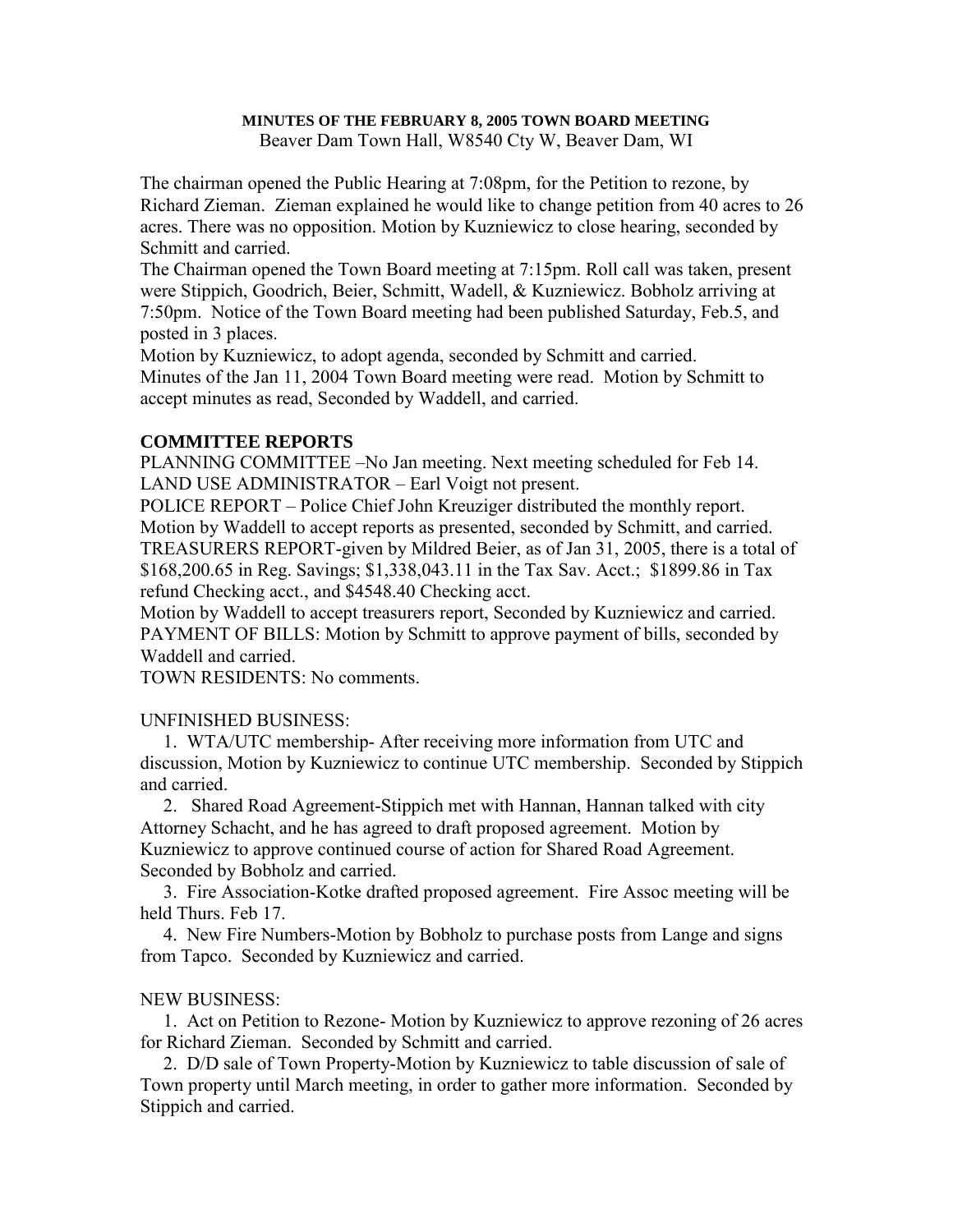3. D/D Subdivision Ordinance-Bill for "Charter Towns" has not yet passed at state level. Stippich and Kuzniewicz met and discussed situation with Kent Woods. Motion by Kuzniewicz to put a moratorium on development, after discussion, motion withdrawn. Possible changes in subdivision ordinance would be creating community sewers, shared wells, smaller minimum lot size requirements. Motion by Schmitt to form committee to review subdivision ordinance for the purpose of amending it, committee should be appointed by Chairman. Seconded by Stippich, appointed members to include Dan Purnuske, J Kuzniewicz, and N Stippich. Motion by Kuzniewicz to amend  $1<sup>st</sup>$  motion to include review of subdivision ordinances to be done in 30 days and report given at next board meeting. Seconded by Bobholz and carried with 1 nay vote (Schmitt)

 4. Discuss Hemlock/Cty A changes-Cty Hwy meeting will be held on Thurs, Feb 10, Kuzniewicz will attend. Schmitt will draft letter this evening to County Hwy Dept stating Towns position with recommendation of modifications to the plan. Letter will be delivered before meeting.

 5. D/D Quick Book Payroll-Motion by Stippich to approve payment for Basic Payroll addition to software. Seconded by Bobholz and carried.

 6. D/D State Program for US Cellular-Current plan being used through school district is being discontinued. Motion by Bobholz to purchase phones and plan through US Cellular for government bodies. Seconded by Kuzniewicz and carried.

 7. D/D New Flag-Motion by Kuzniewicz to replace current flag. Seconded by Waddell and carried.

 8. Set date to Audit Books-Date set for Feb 28, at 7:00pm. Attending will be Kuzniewicz, Schmitt and Waddell.

 CLERKS REPORT: No Operators license. DC Plan and Dev. public hearing on application of Bob and Wayne Propst for Conditional Use Permit to clean out a ditch; Do Cty Plann & Dev adoption of resolution that soil tests are waived for condo plat and tentative approval granted to Minor Land Division #2004-1671 Commercial Condo Plat, Chris Simonis & Kevin Winter, owners. Land Use appl. Tricia Schmitt & Goran Gustafsson for an addition. BD Optimist Club looking for new members; WI Public Service Commission public hearing on application from WP&L; 2 application/permit from Alliant Energy to install gas main & service and install underground Distribution & Service.; & invite to Labor Law Clinic in West Bend.

 CHAIRMAN CORRESPONDENCE & INFORMATION: Copy of road agreement with city, still needs adjustments before final draft is written. Permit application from SBC; Dodge Cty Hwy Comm-Bridge Ammendment; Meeting at old Lakeview Hospital, Thurs eve. Feb 10 on possible annexation of Elsers Woods. Received call on drainage problems in Rolling Meadows, Shady Oaks, on Prospect, and on N Crystal Lk Rd. Stippich will inspect problems, most likely because of rain and frozen ground. March meeting set a date for road inspections. Motion by Bobholz to adjourn at 10:00pm, seconded Waddell and carried.

> Respectfully, Cheryl Goodrich-Clerk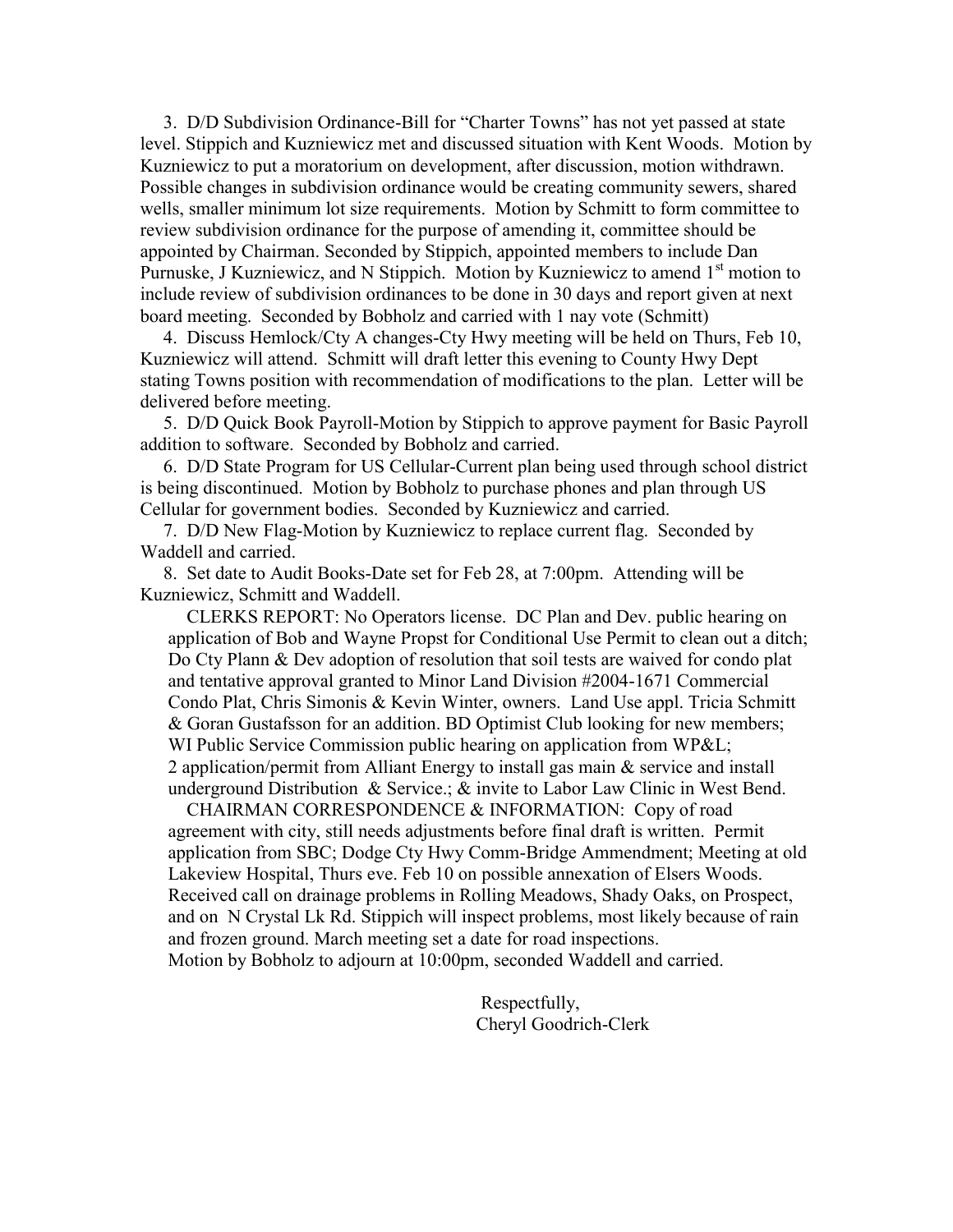# **MINUTES OF THE March 16, 2005 TOWN BOARD MEETING**

Beaver Dam Town Hall, W8540 Cty W, Beaver Dam, WI

The chairman opened the Public Hearing at 7:10pm, on Ordinance #2005-2 Amended Subdivision Ordinances. There were no comments or opposition. Motion by Kuzniewicz to close hearing, seconded by Bobholz and carried.

The Chairman opened the Town Board meeting at 7:11pm. Roll call was taken, present were Stippich, Goodrich, Beier, Wadell, Kuzniewicz & Bobholz, with Schmitt arriving at 7:45. Notice of the Town Board meeting had been published Saturday, March 14, and posted in 3 places.

Motion by Kuzniewicz, to adopt agenda, seconded by Bobholz and carried.

Minutes of the Feb 8, 2005 Town Board meeting, Feb 23 Spl TB mtg, Feb 28 Audit, March 9 Spl TB mtg were read. Motion by Bobholz to accept minutes as read, Seconded by Waddell, and carried.

# **COMMITTEE REPORTS**

PLANNING COMMITTEE –Minutes of Feb 14 and March 14 meetings were read. LAND USE ADMINISTRATOR – Earl Voigt had a Conditional Use Permit, Letter of Intent and 1 variance.

POLICE REPORT – Police Chief John Kreuziger distributed the monthly report, and gave a report on an accident, involving the Town squad due to slippery roads.

Motion by Waddell to accept reports as presented, seconded by Kuzniewicz, and carried. TREASURERS REPORT-given by Mildred Beier, as of Feb 28, 2005, there is a total of \$142,205.04 in Reg.Savings; \$294,120.23 in the Tax Sav. Acct; \$.01 in Tax refund Checking acct, and \$6709.70 Checking acct.

Motion by Waddell to accept treasurers report, Seconded by Bobholz and carried. PAYMENT OF BILLS: Motion by Schmitt to approve payment of bills, seconded by Kuzniewicz and carried.

TOWN RESIDENTS: No comments or questions.

#### UNFINISHED BUSINESS:

 1.D/D Legal action-Motion by Schmitt to respond to legal challenge to defend action against Town of Beaver Dam accurate assessment claim. Seconded by Bobholz and carried.

- 2. Road Agreement- Stippich will call Hankes for progress report.
- 3. Fire Assoc.-Meeting to be held at Town Hall, Thurs, March 24 at 7:30pm.
- 4. Hemlock Rd update-Bruce Zellner will help get things going with an ad for bids.

# NEW BUSINESS:

 1. Sale of Town Property-Joe Meyer asked if Town would sell strip of property on NW side of building for the purpose of development. Kuzniewicz explained possible future use of land for Town needs and that sale of Town property must go before electors at the annual meeting. Board members asked Anne Cook of MSA to provide plan for minimum needs. Motion by Schmitt to table discussion on sale of land until more information is available, seconded by Bobholz and carried.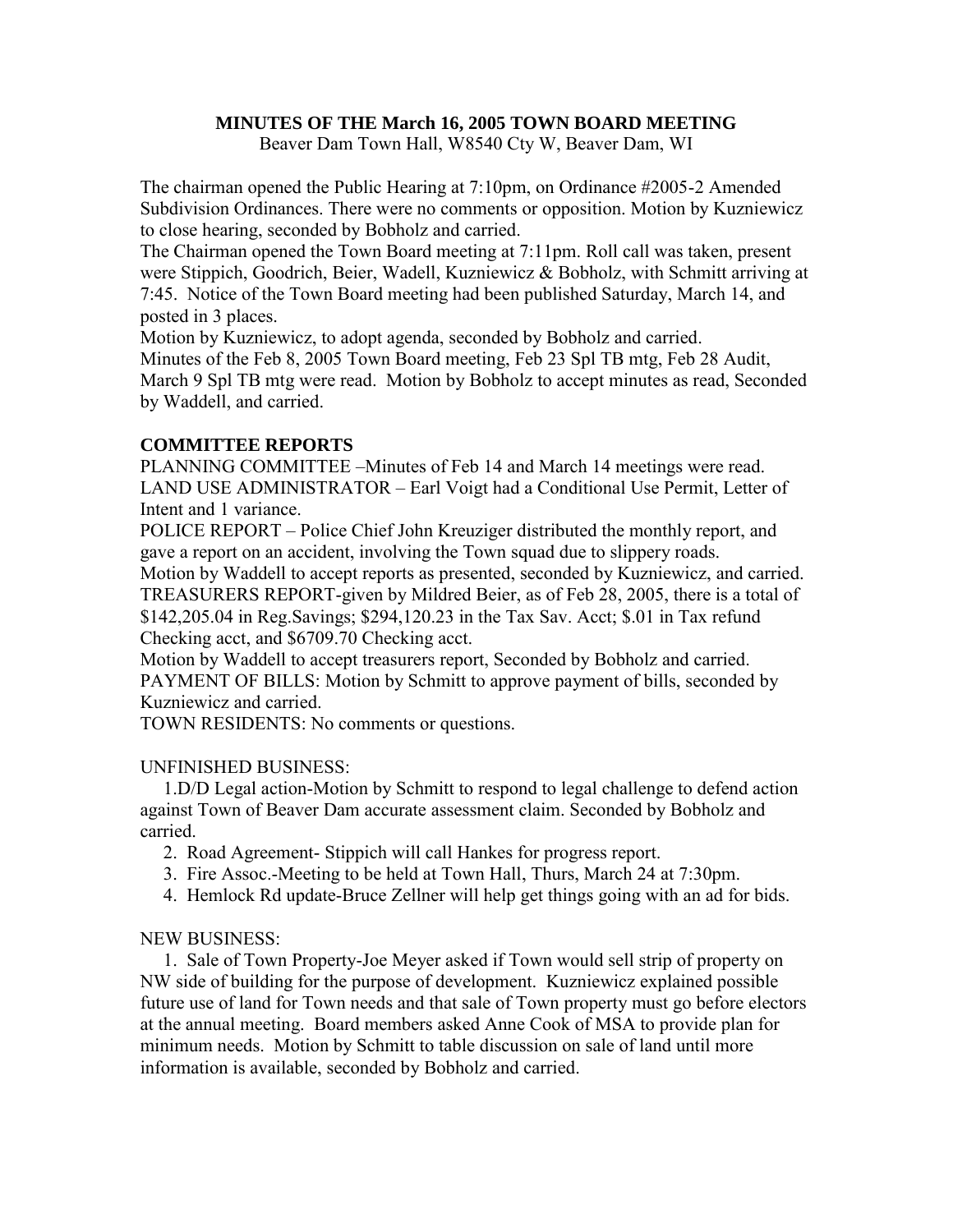2. Act on Ordinance #2005-2 - amend Ordinance to say "withdrawn". Motion by Schmitt to adopt rewritten ordinance, seconded by Bobholz and carried.

 3. D/D lawn bids – 10 bids were opened and read, Motion by Schmitt to accept Toms Lawn Care bid, Seconded by Kuzniewicz and carried with 1 nay vote by Bobholz and 1 abstain by Waddell.

 4. Act on Resolution #2005-1 State of Emergency Plans- Resolution read by Stippich. Motion by Schmitt to adopt Resolution #2005-1 as read, seconded by Bobholz and carried.

 5. Act on Resolution#2005-2 Thru Roads in Township – Resolution read by Stippich, needs to be rewritten and brought back to next TB meeting.

 6. D/D Police Radar Unit – Chief Krueziger made a request for a new radar unit, as the unit they had is not fixable due to its age. There are two types of hand held units, 1 being a radar at a cost of \$1890, and a Laser unit at a cost of \$3499. After discussion, a motion by Kuzniewicz to permit purchase of a Laser Radar unit, seconded by Bobholz and carried.

7. Discussion on possibly amending an ordinance on requirements of fencing.

 8. D/D Town Park-Request for suggestions on a Town Park will be made at the annual meeting.

 9. D/D new treasurer position-discussion of reorganizing office space at Town Hall so new treasurer can work at the Town Hall.

 10. D/D on X-mas tree problem and Spring dumpsters. X-mas tree problem can be discussed in the fall, with possibly having a drop off area at the Town Hall. Dumpsters will be scheduled for April 30 and May 7. Hubers will also be cleaning ditches on town roads during that week.

11. Review of fees-decision that current fee schedule is OK.

12. Date set for road inspections will be April 23rd beginning at 6:00am at Walkers.

13. Date set for Annual meeting is April 19 at 7:00pm.

CLERKS REPORT: Operators License for LaReau, Schreiber, Tom & Tracy Grotenhuis, Knezinek, Melius. Motion by Kuzniewicz to grant licenses, seconded by Schmitt and carried. PSC of WI Notice of Investigation of ATC, WI Dept of Commerce Conditional Approval for Countryside Motors.

CHAIRMAN CORRESPONDENCE & INFORMATION: Beier read a letter from Murray CPA Firm about an uncollectable personal property tax from Dodge Co. Pizza. (belongs in and pd to City of BD). Money to be recovered by treasurer next Feb. Beier is also aquiring quotes from CPA's for an audit before she leaves office. Motion by Kuzniewicz to get quotes from local CPA'S and have an audit of books for last two years. Seconded by Waddell and carried. Stippich stated there is a Livestock Facility meeting on Thurs, April 7, Motion by Bobholz to pay registration fee for 3 people to attend. Seconded by Waddell and carried. Attending will be Stippich, Earl Stutz, Alan Matuszeski. Also included in mailings were an invite to a Govenors Conference on Emergency Management & Homeland Security, & a Road Maintenance conference. Chairman read a statement from General Engineering claiming no responsablity for Mark Linde's septic problem, Kunkel turned in a bid for new contruction inspection, Kunkel and General Engineering will be asked for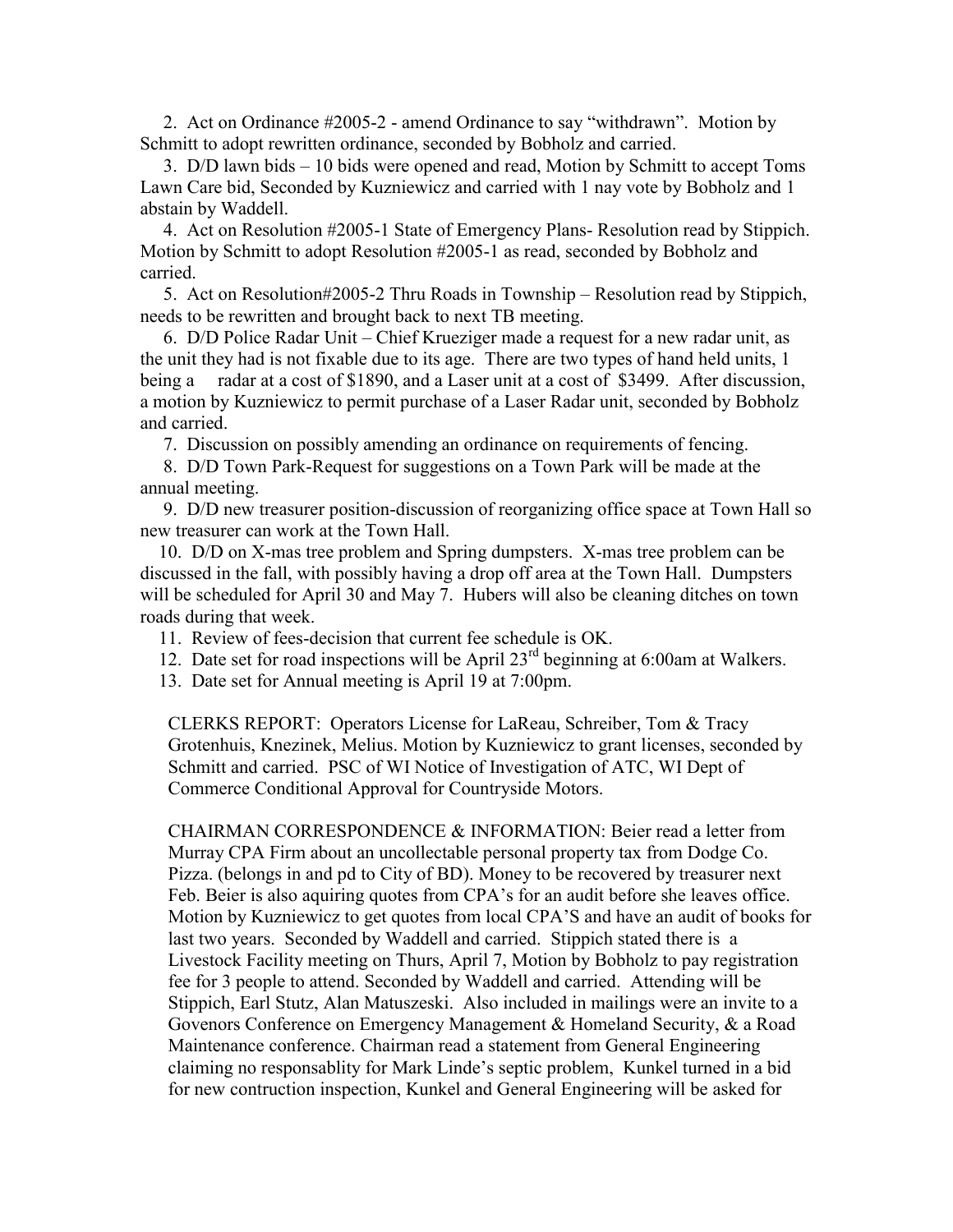sealed bids and an ad run for sealed bids, for May meeting. A Fleet Farm credit card will be obtained for Town of Beaver Dam, 2 authorized signers will be Goodrich and Beal. A request from Tri-City Paving requesting to bid on road work; Fire Assoc meeting at Town Hall 3/24/05, 7:30pm. Goodrich & Beier will provide value of MHP for that meeting; WTA/UTC meeting May 21, Kuzniewicz will attend; Complaints being phoned in on water problems-they will be looked at and evaluated after ground thaw. Chairman also wondered if there are people in the town interested in being on the Planning Committee, BOA and Land Use Admin. Motion by Bobholz to approve running an ad for applications for all appointed positions for Town of Beaver Dam. Seconded by Kuzniewicz and carried. Motion by Schmitt to adjourn at 10:35pm, seconded by Kuzniewicz and carried.

Respectfully, Cheryl Goodrich, Clerk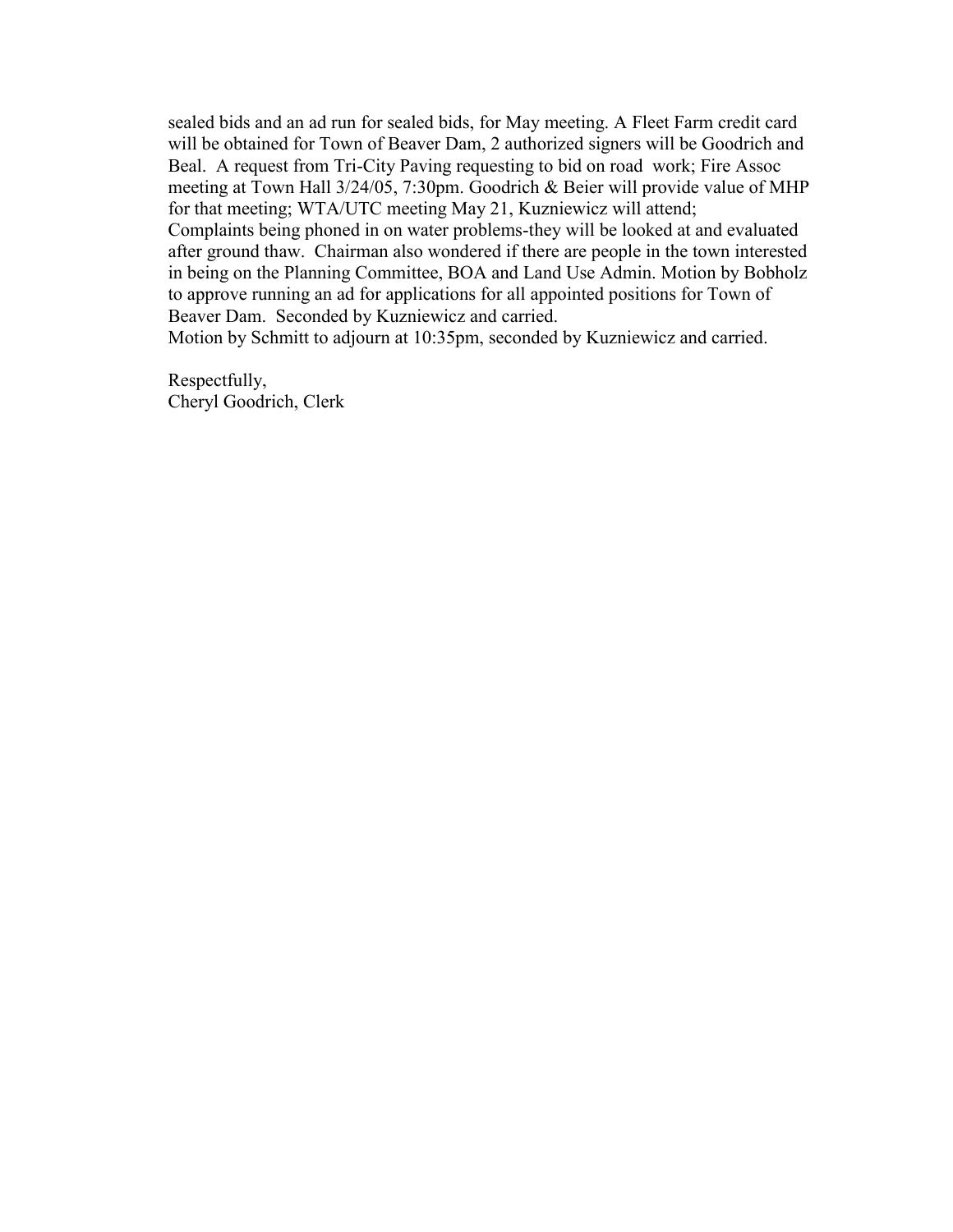# **MINUTES OF THE April 13, 2005 TOWN BOARD MEETING**

Beaver Dam Town Hall, W8540 Cty W, Beaver Dam, WI

The Chairman opened the Town Board meeting at 7:05pm. Oath of Office was given by clerk to all April elected town officials, being Stippich, Goodrich, Sustman, Seiler and Waddell. Roll call was taken, present were Stippich, Goodrich, Sustman, Seiler, Wadell, Kuzniewicz & Bobholz. Notice of the Town Board meeting had been published Saturday, April 11, and posted in 3 places.

Motion by Bobholz, to adopt agenda, seconded by Kuzniewicz and carried. Minutes of the March 16, 2005 Town Board meeting were read. Motion by Waddell to accept minutes as read, Seconded by Kuzniewicz, and carried.

# **COMMITTEE REPORTS**

PLANNING COMMITTEE –Al Matuszeski read minutes of April 14 meeting. LAND USE ADMINISTRATOR – Earl Voigt had a Letter of Intent 3 remodels for \$111,000 and4 new homes for 495,000.

POLICE REPORT – Police Chief John Kreuziger distributed the monthly report. TREASURERS REPORT-given by Annette Sustman, as of March 31, 2005, there is a total of \$131,713.24 in Reg.Savings; \$388,763.26 in the Tax Sav. Acct; \$.01 in Tax refund Checking acct, and \$4127.63 in the checking acct.

Motion by Bobholz to accept treasurers report, Seconded by Kuzniewicz and carried. PAYMENT OF BILLS: Motion by Waddell to approve payment of bills, seconded by Seiler and carried.

TOWN RESIDENTS: Elsers Woods and Shady Oaks residents are to meet with Home Depot reps Thursday evening, Grace Presbyterian Church at 7:30pm. They would like Town officials to attend to gather information. Residents concerns are problems with traffic, noise, lights, air & water quality, collection pond for runoff, green space, location of building, construction dates effect on home values and quality of life. Stippich stated the Town could not offer financial support, but could assure there will be no truck traffic on town roads thru Elsers Woods, and town officials could attend the meeting for support and to gather information. Fred Bird of Hemlock Rd, expressed concern on water problem and speed limit on Hemlock Rd. and 3 maples will be cut down if anyone is interested in the wood. Jeff Schmitt offered his congratulations to Wally Seiler and Annette Sustman on their new positions.

#### UNFINISHED BUSINESS:

1. Ctiy/Town Road agreement-no new news as city attorney was on vacation.

 2. Fire Assoc/Equipment update- Fire Assoc. meeting an agreement was drafted and needs approval of Attorneys and members of Association.

 3. Cemetary Restoration-Tim Stafford and Al Matuszeski will see Roger to get huber prisoners and Bobholz will help with needed pea gravel and dirt.

#### NEW BUSINESS:

 1. Ordinance #2005-2- mistake of listing on agenda as this was acted on at the March meeting.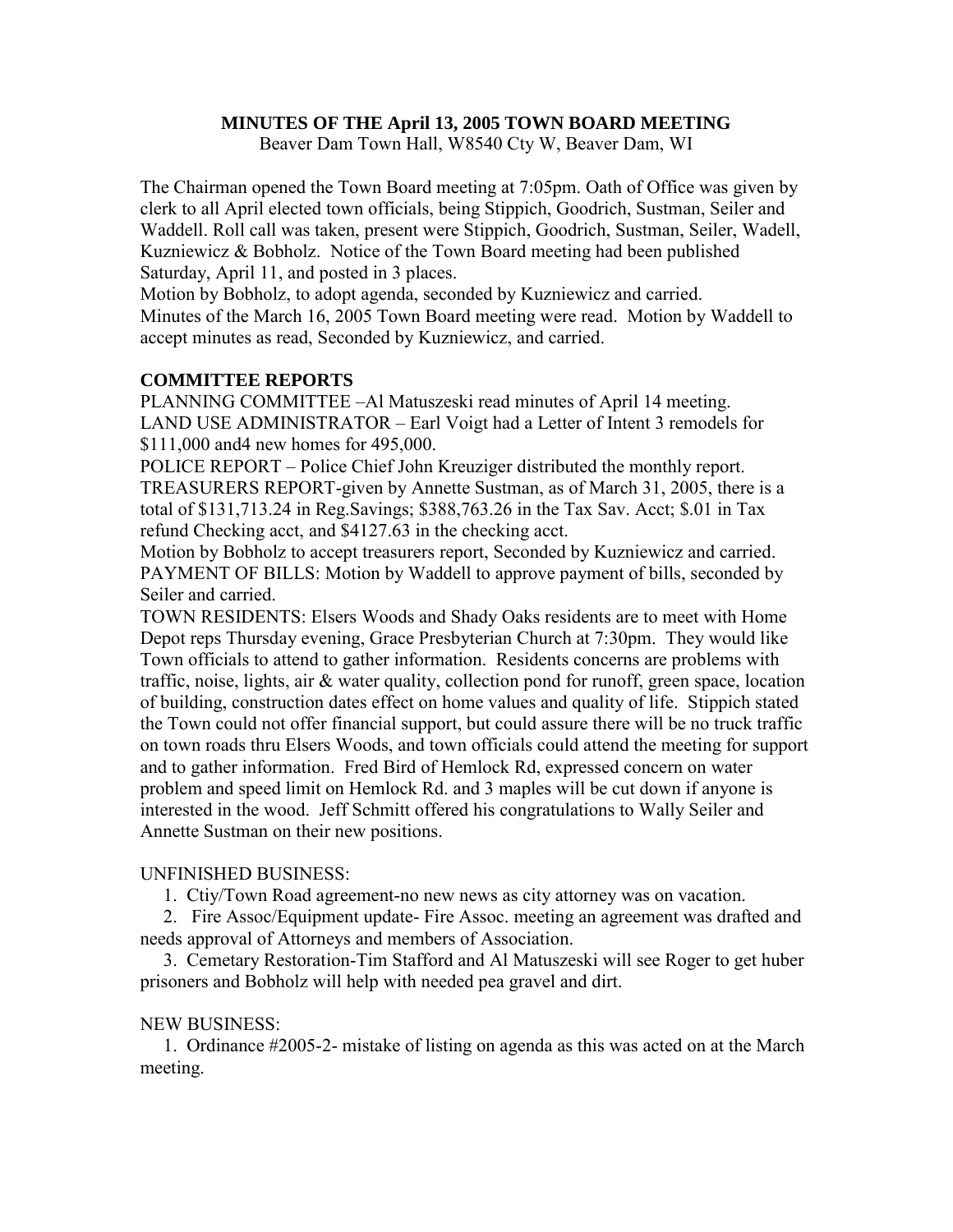2. Act on Resolution#2005-2 Thru Roads in Township – Resolution read by Stippich, motion by Kuzniewicz to adopt resolution as read, seconded by Bobholz and carried.

 3. D/D water problem on Parkway Dr- Dan Prunuske of Design Tech will contact owner of detention pond take a look at hydraulics and possible replacement of culverts and report at the May meeting.

 4. D/D renaming A at Hemlock- The Town of Beaver Dam will be receiving a part of A after reconstruction of Co. Hwy A. Jack Doman, rep for Citizens of Open Government request the renaming of that portion be COG Way. Motion by Stippich to amend ordinance on Town Roads to include the Town road named COG Way. Seconded by Bobholz and carried. 1 nay vote by Waddell.

CLERKS REPORT: Operators License for Patricia Linde, motion by Kuzniewicz to grant licenses, seconded by Bobholz and carried. 3 County Letter of Intents read, being for NFLS, agent for Charlie Hammer; MSA, agent for Judy Sell, Mark & John Hammer; and Donald Fabisch. Also read were notices from SBC and Public Service Commission of WI. And a reminder of WTA Unit meeting in Juneau, on Wed. April 20 at 8:00pm. Clerk and Treasurer request approval of purchase of a new computer and program to better serve the new Tax program requirements and other various needs of Clerk and Treasurer. Motion by Bobholz to approve \$1500 for purchase of new computer equipment, seconded by Kuzniewicz and carried.

CHAIRMAN CORRESPONDENCE & INFORMATION: Countryside Motors were found in violation of Zoning Ordinance for County and Town along with noncompliance of plans submitted. Earl Voigt needs to send notice to Countryside of non-compliance and request site plan of what is there now, to compare with original plan and conditions of original Conditionl Use. Stippich handed out a copy of Fire Association agreement to board members to read. Motion by Kuzniewicz to approve agreement drafted upon review and approval by Atty Hannan. Seconded by Seiler and carried. Invite to the Beaver Dam Chamber Luncheon April 27, 11:30am; and Annexation Law, July 14 in Madison.

Motion by Kuzniewicz to adjourn at 9:35pm, seconded by Waddell and carried.

Respectfully, Cheryl Goodrich, Clerk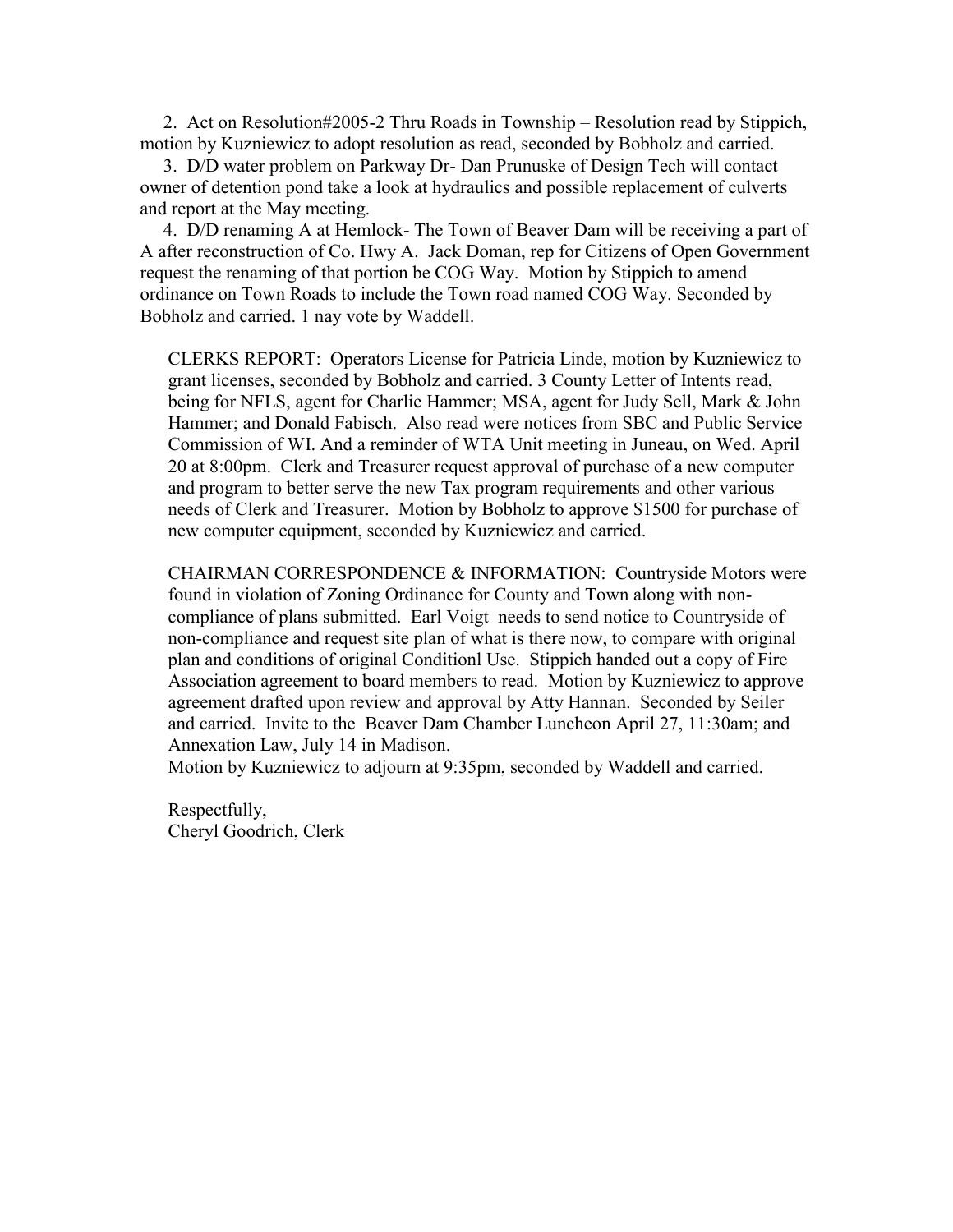#### **MINUTES OF THE May 11, 2005 TOWN BOARD MEETING**

Beaver Dam Town Hall, W8540 Cty W, Beaver Dam, WI

The chairman opened the Public Hearing at 7:05pm, on Petition to rezone from A2 to Industrial, by WP&L, agent for J Recheck. There were no comments or opposition. Motion by Kuzniewicz to close hearing, seconded by Waddell and carried. The Chairman opened the Town Board meeting at 7:10pm. Roll call was taken, present were Stippich, Goodrich, Sustman, Wadell, Seiler, Kuzniewicz & Bobholz. Notice of the Town Board meeting had been published Saturday, May 7, and posted in 3 places. Motion by Bobholz, to adopt agenda, seconded by Seiler and carried. Motion to amend agenda by Kuzneiwicz to add act on petition to rezone as No.1 of New Business. Seconded by Bobholz anc carried. Minutes of the April 13 and April 19, 2005 Town Board meetings were read. Motion by Waddell to accept minutes as read, seconded by Kuzniewicz and carried.

#### **COMMITTEE REPORTS**

PLANNING COMMITTEE – Al Matuszeski read minutes of May 2nd meeting. LAND USE ADMINISTRATOR – Earl Voigt had 5 new homes for \$1,054,000.00, 8 remodels for \$24,800, 4 letters of Intent & 5 variances.

POLICE REPORT – Police Chief John Kreuziger distributed the monthly report, a complete Police Dept inventory list was completed and is on file with police dept and clerk. New equipment was obtained thru a grant #1033 and will be added to the inventory list.

Motion by Kuzniewicz to accept reports as presented, seconded by Waddell, and carried. TREASURERS REPORT-given by Annette Sustman, as of April 30, 2005, there is a total of \$154,992.53 in Reg.Savings; \$300,680.33 in the Tax Sav. Acct; & \$3640.50 in the Checking acct.

Motion by Seiler to accept treasurers report, Seconded by Kuzniewicz and carried. PAYMENT OF BILLS: Motion by Stippich to approve payment of bills, seconded by Waddell and carried.

TOWN RESIDENTS: Question on timeline for Hemlock Rd project, Stippich stated it would be stipulated on the contract for completion by Sept 1. Discussion on possible speed limit change on Hemlock to be lowered to 45mph and weight limit restriction at 8 ton. Bobhloz will check on field drive put in near Franks driveway on Hemlock.

#### UNFINISHED BUSINESS:

 1. Rolling Meadows-Winklemans gave Dan Prunuske permission to do study on water drainage to Rolling Meadows. Prunuske prepared a cost estimate with plan to fix driveways and drainage. More study needs to be done. Other ideas were discussed and will be checked into by Dan Prunuske. Another obstacle to look at is payment of bill. Atty suggest following special assessment prodedure. Dan will report again at June meeting.

 2. Municipal Court update-Judge Judy Johnson is working with Chief John Kreuziger and city on agreement to present to the board.

 3. City/Town road agreement update-Stippich will continue to persue getting this finished with Mayor Hankes.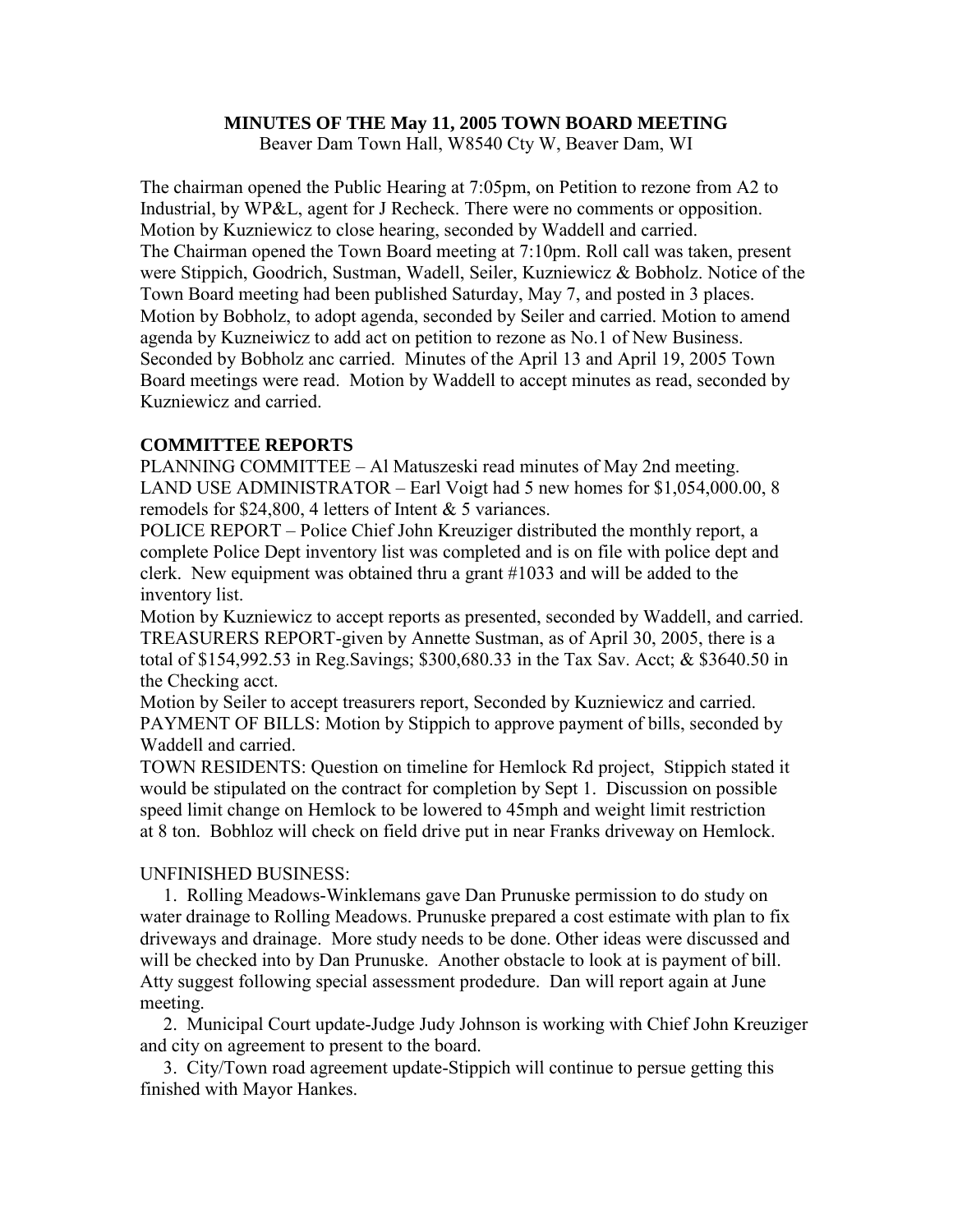4. Fire Assoc. update-Stippich is to meet with Hannan on May 17 to review and draft agreement.

 5. Cemetary restoration will begin Friday, May 13 weather permitting, or as soon as possible thereafter.

#### NEW BUSINESS:

 1. Act on Petition to rezone. Planning Committee OK'd petition. Motion by Kuzniewicz to approve rezoning of property mentioned above, seconded by Bobholz and carried.

 2. Award Hemlock Rd project- after review of bids, motion by Bobholz to award Hemlock Rd project to Northeast Asphalt. Seconded by Kuzniewicz and carried.

 3. Discuss/Decide review/audit-Stippich read letter from Westra, Tillema & O'Conner LLC on proposal to do an internal review and setup and train of QuickBooks system at a cost estimate of \$1800-\$2800. Clerk explained CPA, Mr. Tillema, Mildred Beier, treasurer, Annette Sustman and Clerk Cheryl Goodrich were in agreement of having a review of Treasurers books for the past year, and assist in setting up new Quick Books program and training for needed updates for treasurers use and needed reports. Motion by Seiler to approve review and assistance/training in update of Quick Books. Seconded by Kuzniewicz and carried.

 4. Open Bids for Inspection Services. After opening and review of proposals, Motion by Kuzniewicz to award home inspection services to General Engineering. Seconded by Seiler and carried.

 5. Discuss/Decide Iron Rd Speed and weight limit-recent accidents initiated questions and discussion on lowering speed limit to 45mph and yellow advisory 25mph on curve, and reducing weight limit on Iron Rd.

CLERKS REPORT: Operators License for Brenda Allen, Jenny Gust, Nickolas Dollar & Jessica Link. Motion by Stippich to approve licenses, seconded by Bobholz and carried. Letter from BD Lake Association. Motion by Bobholz to approve a \$1500 donation to the association be included in the budget, seconded by Waddell and carried. Annexation papers from Rupnows and Zieman. County news: Land Use Permit Appl from Miracle Homes/Dennis & Margaret Leet, home in Millers Woods; Letter of Intent, New Frontier/Dennis Weidler; Letter of Intent from Gerald Recheck & Wm & Freida Kern; BOA appeal of Donald Fabisch/land division. Reminder of UTC meeting in WI Dells May  $21<sup>st</sup>$ . Invite to General Engineering Open House May 19<sup>th</sup>. Letter of notification from Public Service Commission of WI on American Transmission Co for authority to construct new transmission line. Newspaper clipping from Town of Calamus referring to a salt shed and loader. Call from Gardiner App., Open Book will be June 8 4:00-7:00pm and BOR June 27, 5:00pm. Calls on road patchwork needed on Sunset Bay Dr by RR tracks and S Crystal Lk Rd. CHAIRMAN CORRESPONDENCE & INFORMATION: Letter from Judge Andrew Bissonnette request to speak at future town meeting. Clerk will call to set up presetation at June meeting. Zieman has donated land to YMCA (approx 22 acres, north of North Hills MHP) for a new facility, to be annexed into the city. Letter from Lou Kuhn on blacktopping the parking lot. Request for Mark Bobhloz to look into ditch cleaning at Fireplace works. Gov. Doyle will be at Bayside April  $19<sup>th</sup>$ , 7:30am,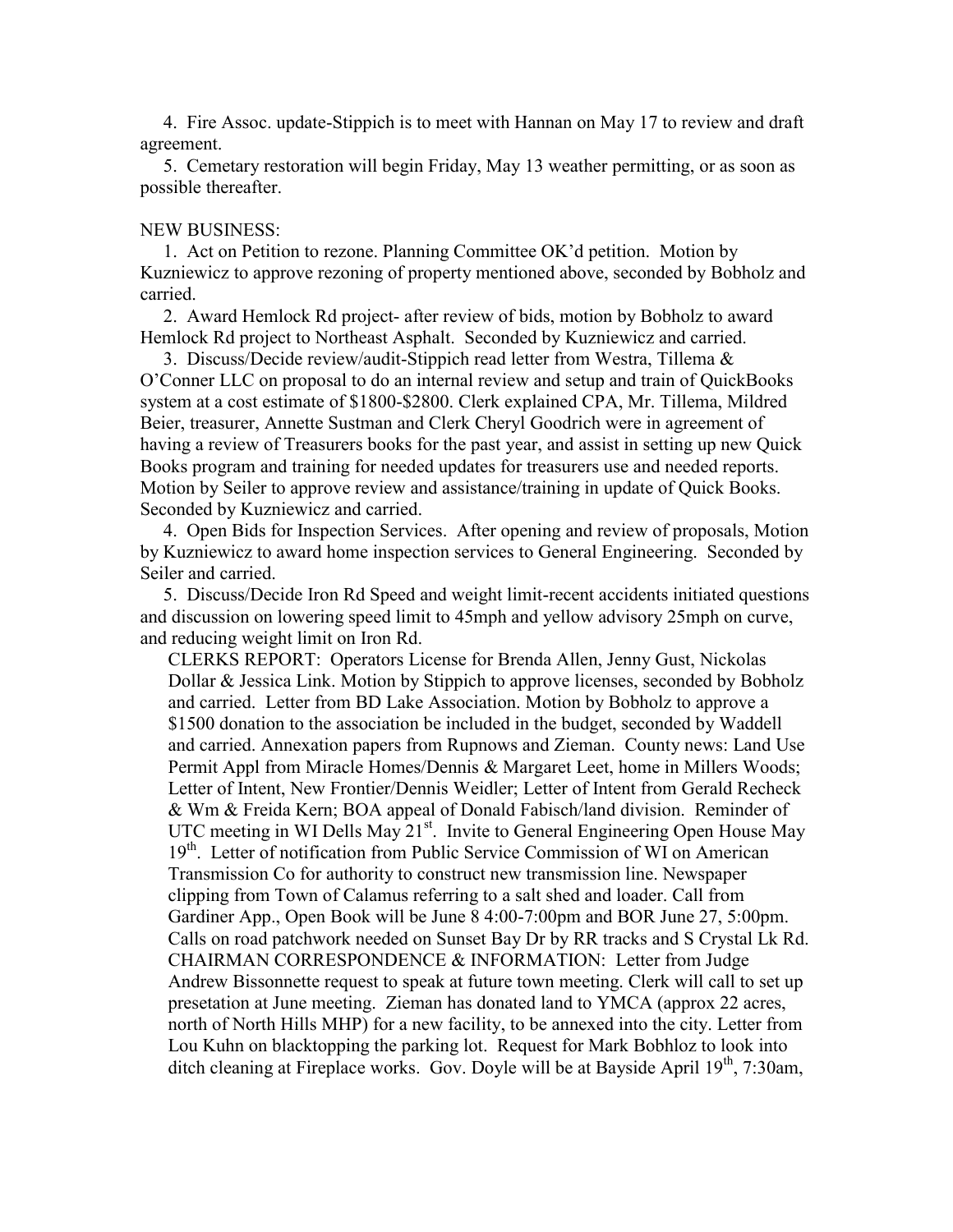planned picketing will take place. Complaint received, Scott Salmon attached a building to the house without acquiring a permit. EV will contact him. Motion by Kuzniewicz to adjourn at 10:35pm, seconded by Seiler and carried.

Respectfully,Cheryl Goodrich, Clerk

9:45pm Board of Review was called into session. Motion by Kuzniewicz to adjourn until June 27, 5:00pm, when assessment roll is completed. Seconded by Stippich and carried. Cheryl Goodrich, Clerk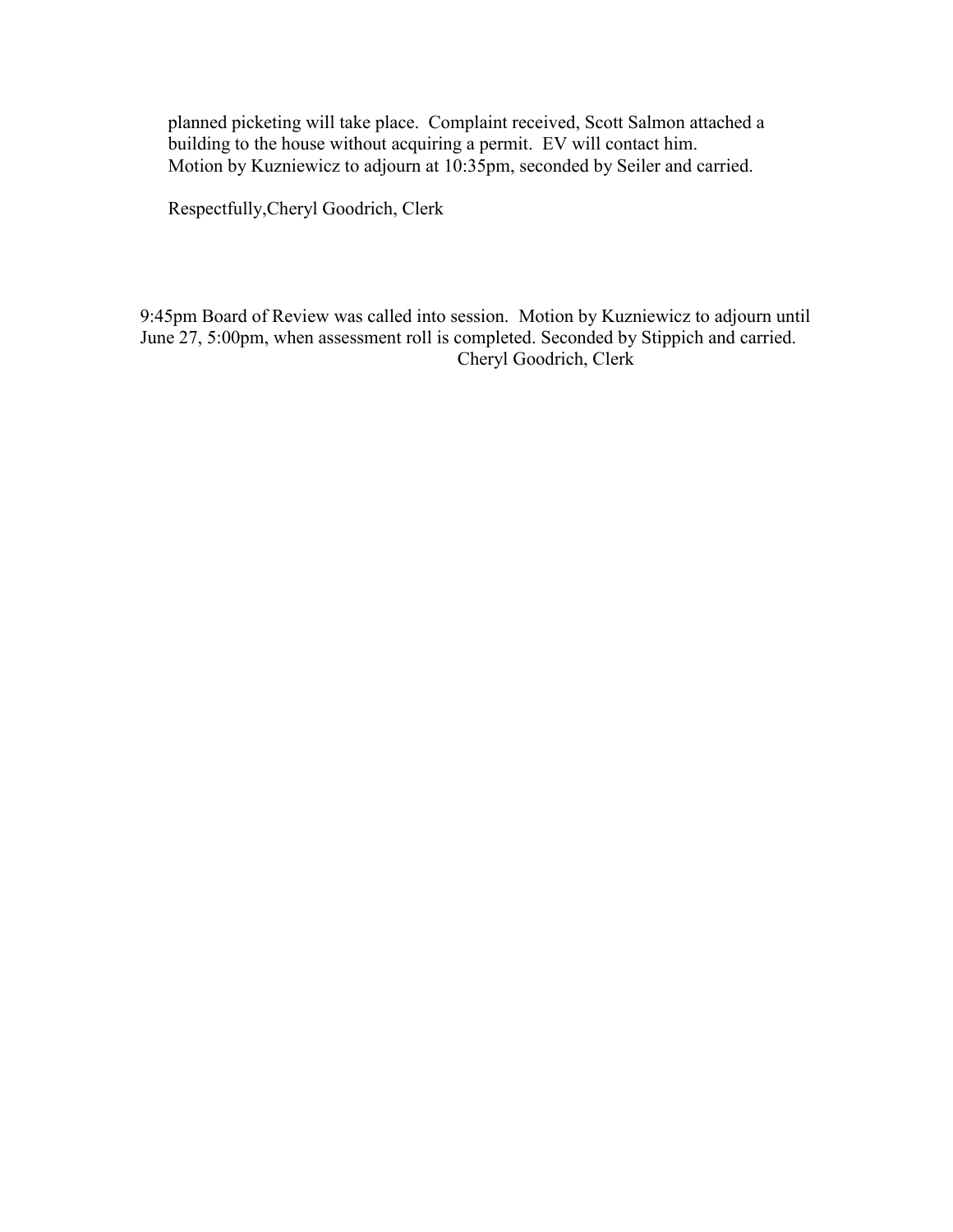#### **MINUTES OF THE June14, 2005 TOWN BOARD MEETING**

Beaver Dam Town Hall, W8540 Cty W, Beaver Dam, WI

The chairman opened the Public Hearing at 7:00pm, on applications for liquor license renewals. Hearing was published June 1, 2,  $\&$  3, and posted in three places. There were no comments or opposition. Motion by Waddell to close hearing, seconded by Seiler and carried.

The Chairman opened the Town Board meeting at 7:05pm. Roll call was taken, present were Stippich, Goodrich, Sustman, Wadell, Seiler, Kuzniewicz & Bobholz. Notice of the Town Board meeting had been published June 10, and posted in 3 places.

Motion by Bobholz, to adopt agenda, seconded by Kuzniewicz and carried. Minutes of the May 11, 2005 Town Board meeting was read. Motion by Waddell to accept minutes as read, seconded by Seiler and carried.

# **COMMITTEE REPORTS**

PLANNING COMMITTEE – Al Matuszeski read minutes of June  $6<sup>th</sup>$  meeting. LAND USE ADMINISTRATOR – Earl Voigt had 2 new homes for \$348,000, 12 remodels for \$68,000, 1 Letter of Intent & 1 Conditional Use. POLICE REPORT – Police Chief John Kreuziger distributed the monthly report.

Motion by Wadell to accept reports as presented, seconded by Seiler, and carried. TREASURERS REPORT-Sustman and Goodrich explained the new Quickbooks program can produce different styles of reports for treasurer and bills to be paid. An example was given and input from supervisors was taken into consideration as to what is wanted and needed on each report. The final reports will then be ready for the June 16 Special Meeting. Motion by Kuzniewicz to postpone treasurers report and approval & payment of bills until June 16 meeting. Seconded by Waddell and carried. PAYMENT OF BILLS:

TOWN RESIDENTS: Roger Beal asked if something could be done about the number of movable basketball hoops appearing in road right of way in subdivisions. Chief John Kreuziger will look into it. Resident asked who is responsible for notification to residents on sex offenders moving into the area. There is a website that lists names and addresses of registered sex offenders. Earl Voigt stated Marty Weiss has a fence problem, board must follow up with fence viewers and paperwork. Statutes 90.00-.03. Clerk will call Shawano to find out number of fence viewers needed and procedure to follow. Seiler and Waddell will follow up with this matter. Bobholz stated ditching and culvert being done on Lake George Terrace near Kroberts.

#### UNFINISHED BUSINESS:

1. Rolling Meadows Update-Dan Prunuske not present with report

 2. Municipal Court update- Motion by Stippich form and approve committee of Chief John Kreuziger and Clerk, Cheryl Goodrich to work with Hannan to send a letter inviting a conversation with the city Judge Judy, Mayor Hankes and/or city attorney. Seconded by Bobholz and carried.

 3. City/Town road agreement update-Stippich has a meeting with Hannan, the city attorney and Mayor on Thursday morning at 8:00am.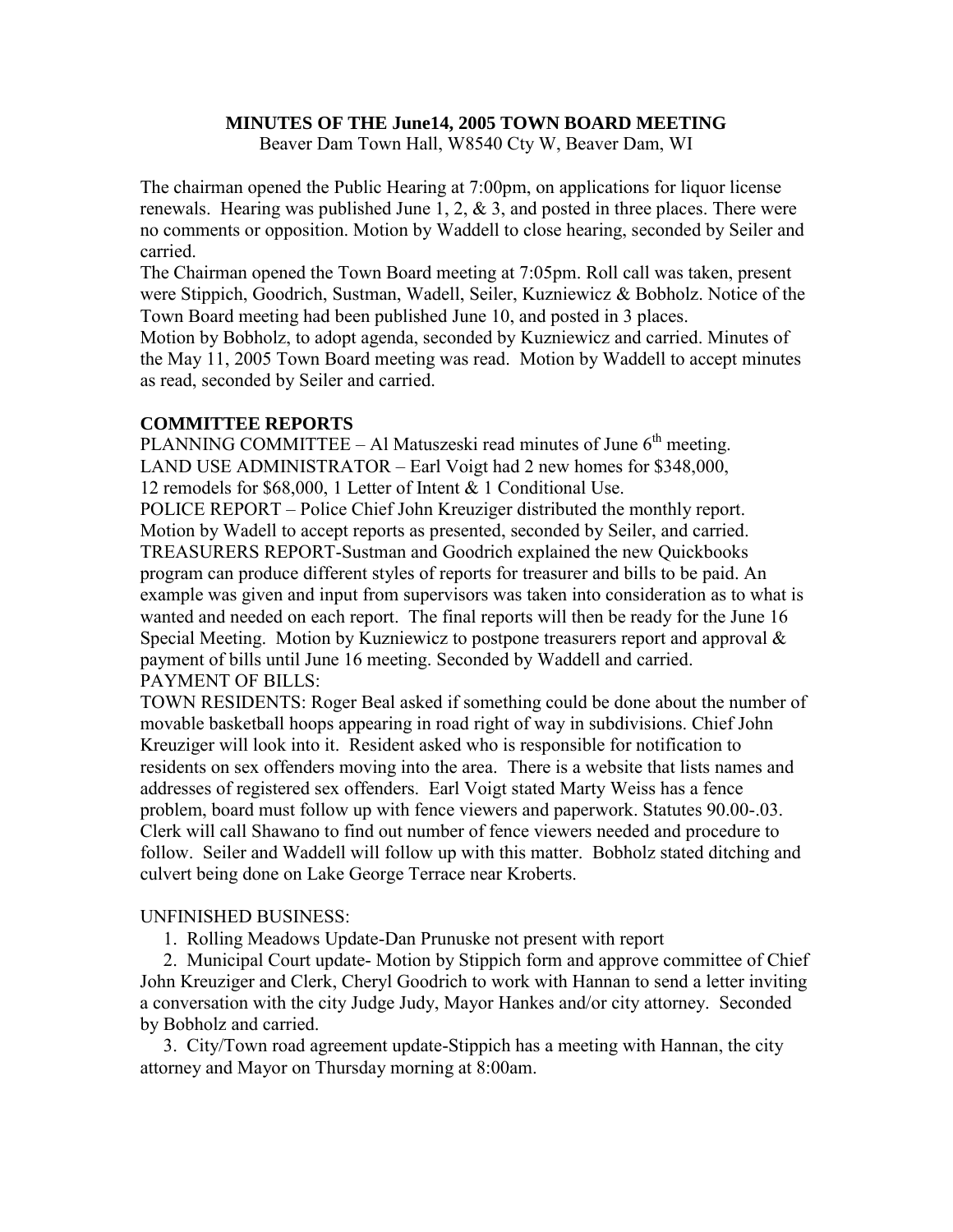Motion by Kuzniewicz to move Judge Bissonnette's presentation to be next on the agenda. Seconded by Bobholz and carried.

New Business-1-Judge Bissonnette gave presentation of County cases and statistics and scheduling.

Unfinished Business continued:

 4. Fire Assoc. update-Stippich handed out rough draft of agreement for board members to review. Changes to be given to Hannan and prepare new draft for Fire Association meeting June 23rd.

5. Cemetary restoration completed.

NEW BUSINESS:

1. Moved up.

 2. D/D Town Park- more research needed on potential for shelter and restroom facilities.

 3. D/D S Center Rd repair. City OK'd closing of road without notification to town. Culvert repair to be discussed in July.

 4. D/D Speed/weight limit on Iron Road-adoption of new code book includes weight limits on all town roads. Ordinance needed to lower speed limits.

 5. D/D summer road work needed. Crack fill needed on all Heritage Hills Rds, Sunset Blvd, Farwell Rd, Ollinger Rd, Marks Circle. Other work needed, Seal Coat needed on Cherry Dr, wedge and SC on Parker Rd, cold patch and SC on Shady Oak culdesac, Wedge, cold patch and SC on Prospect, wedge and SC on N Crystal Lk Rd (33 to Prospect). Ad for bids/proposals will be in paper, so bids are received by July meeting. Letter for second coat needed on Zimmerman Dr & Court and Country Ln.

 6. Act on Liquor License renewals-Motion by Bobholz to deny renewel for Scoots on the grounds of unpaid liquor bills. Motion By Bobholz to approve renewel of Liquor Lic for, Lee Merkel agent for Raceway @ Powercom Park, Old Hickory Country Club, Beaver Dam Golf Management, Beaver Dam Conservation Club, Mr Madisons, Kwik Trip, United Coop, Leipsic Tavern, Jumpers, Bayside Supper Club, Bogeys, & Simar Oil. Seconded by Waddell and carried.

CLERKS REPORT: Operators License denied by because of criminal history on background check for Penny Schreiber, Roger Rego, & Jason Wilson. Police request board to deny these operators license. Motion by Stippich to deny license for above mentioned, seconded by Kuzniewicz and carried. Operators license for approval are as follows: Darrell Jauert, Aimee Wendlandt, Peggy Gray, Annette Tharpe, Linda Smith, Doris Wardrop, Jeane Grys, Sandra Kluz, KristiLee Hintz, Kandie Winter, Stacey Christian, Crystal Scharf, Donna Koerner, Joyce Longseth, Nancy Kimmel, Kenna Arvold, David Stephenson, Judith Wolf, Christina Ford, Jessica Buwalda, Cory Franke, Mark Kimmel, Kevin Osterhoff, Jessica Westphal, Jana Elgersma, Elenor Meier, Theresa Leto, Kelly Harden, Jodi Bollig, Elaine Schreiber, Stephanie Duckett, Gay Slosser, James Hopkins, Rhonda Westover, Danielle Wuestenberg, Steven Kaiser, Chad Prieve, Katie Maertz, Michelle Neumann, Bethany Milan, Carrie Sieja, Daniel Oosterwyk, Bradley Marthaler, Sarah Thompson, Melissa Kempfer, randy Jacob, DeeAnn Peplow, Joseph Lininger, Tanya Westphal, Constance Webber, Thomas Grotenhuis, Tracy Grotenhuis, Robert Schmidt, Dale Maas, Kenneth Beal, and Robin Monette. Motion by Bobholz to approve licenses as read, seconded by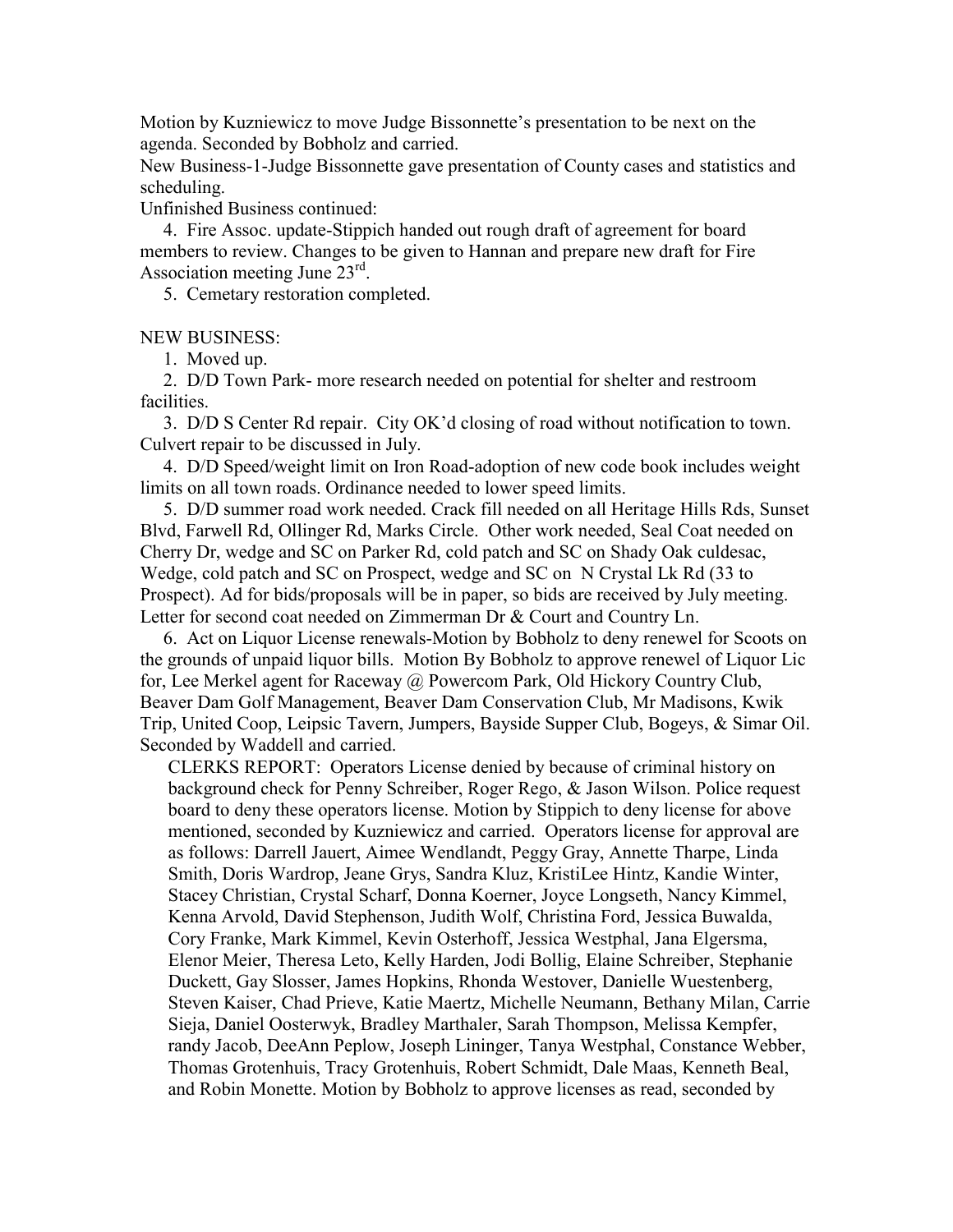Seiler and carried. 1 Letter of Intent from New Frontierland Surveying, agent for John Zimmerman. Question came to clerk on rental of Town Hall. After discussion, motion by Kuzniewicz to not rent out the town hall at this time. Seconded by Seiler and carried.

CHAIRMAN CORRESPONDENCE  $&$  INFORMATION: There is a possibility the Town could have to option to by salt from Town of Calamus. Kuzniewicz will check on pricing. Richard Zieman approached him on having soccer fields on town land. He would need to have it rezoned to commercial for playgrounds and will need an Conditional Use is annexation takes place. Elsers Woods is having a meeting with Home Depot Wed at 7:00pm, Grace Presbyterian. Email from UTC on Charter Towns bill in Madison, Wed June 22, 10am. People needed to go speak in favor of bill. Rukert/Mielke Eng Co sent mailing on sewer services, dev fees and dev rights. Possibly interview them in the future. Bobholz will contact Zellner for ad for work on Hemlock Rd. Meeting with Home Depot, Sindlar, State DOT to consider giving up ROW on all of Ganske Rd and N Spring St to align Spring St will Kellom Rd and the on and off ramps. Home Depot will not change their plans.

Motion by Kuzniewicz to adjourn at 10:05pm, seconded by Waddell and carried.

Respectfully,Cheryl Goodrich, Clerk

9:45pm Board of Review was called into session. Motion by Kuzniewicz to adjourn until June 27, 5:00pm, when assessment roll is completed. Seconded by Stippich and carried. Cheryl Goodrich, Clerk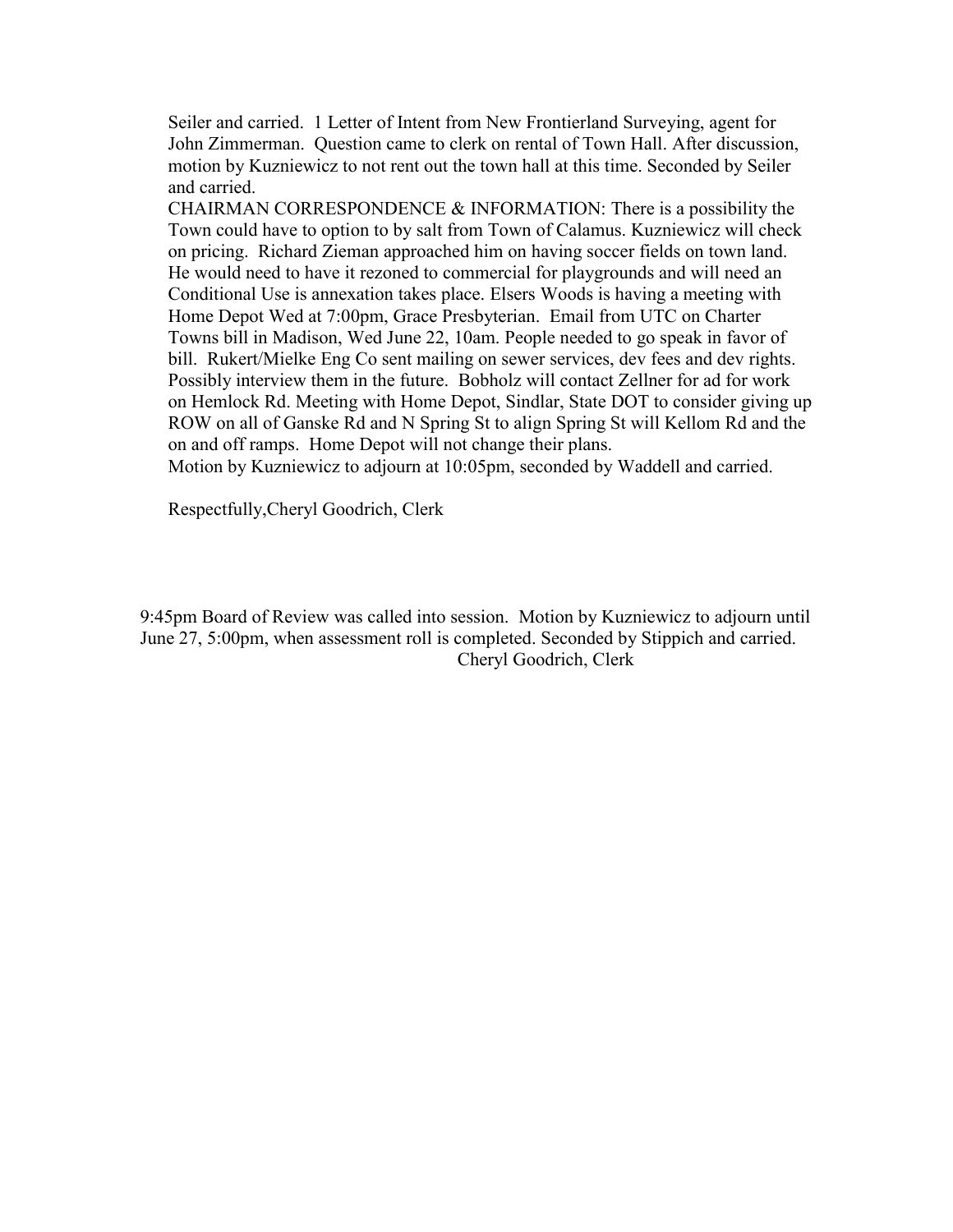# MINUTES OF TOWN OF BEAVER DAM BOARD MEETING TUESDAY, JULY 14, 2005

Chairman, Neal Stippich called to meeting to order at 7:00pm. Roll call taken, present were: Stippich, Goodrich, Sustman, Kuzniewicz, Seiler and Bobholz.

Waddell arriving at 7:45pm.

Notice was published June 10 and posted in 3 places.

Motion by Bobholz to adopt the agenda, seconded by Kuzniewicz and carried Clerk read the minutes of June 14th, 16th and 23rd meetings.

Motion by Seiler to approve all minutes with 2 noted corrections, seconded by Kuzniewicz and carried.

Report of Committees: PlanningCommittee-Minutes not yet received from the July 13 Planning Committee meeting.

Land Use Admin, Earl Voigt reported 5 new buildings at \$1,055,000; 10 misc permits at \$98,000; 1 Grain bin at \$30,000; 3 variances and 1 Cond Use.

Police Chief John Kreuziger distributed the monthly report with almost \$7,000 in citations for June. Also reporting of the damage to the lawn at the Town Hall due to a drunk driver. He also explained a towing bill for a lawn tractor, and MaryAnn Schacht and Judge Judy are working on an agreement for the Municipal Court. Motion by Kuzniewicz to accept reports as given, seconded by Seiler and carried.

Treasurers report given by Annette Sustman, as of June 30, 2005 there is a balance of \$1683.68 in checking, \$92,384.51 in reg sav., \$302,755.30 in tax acct, and \$573,580.63 in CDs. Motion by Bobholz to accept treasurers report, seconded by Seiler and carried. Motion by Stippich for approval of Payment of bills listed, seconded by Seiler and carried.

Town Residents: Charlie Hammer stated 2nd coat on Country Dr is in process. Hammer asked permission to stop 2nd coat at culdesac due to expansion of subdivision. Motion by Kuzniewicz to allow 2nd coat to be feathered into the culdesac with the stipulations that it be finished when addition to Prairie Estates is done and that the addition be in the beiginning stages within 1 year of today. Seconded by Bobholz and carried.

Ken Kelm stated there was confusion as to zoning and permits issued for a duplex he is building. Stippich, Kuzniewicz, Matuseski, and Kelm will meet,Monday,July 18 at 7:00pm to discuss the matter.

Unfinished Business:

1. Rolling Meadows update-Dan Prunuske not present, he did, however, obtain elevation from Winklemans property.

2. Road Agreement update-The agreement is almost finalized. It will be brought to the board before signing and adoption.

3. Fire Association agreement-Stippich gave a summary of the agreement, stated that it was signed by all townships, the final payment for the new truch was issued, the new truck was delivered and used for a fire already.

New Business: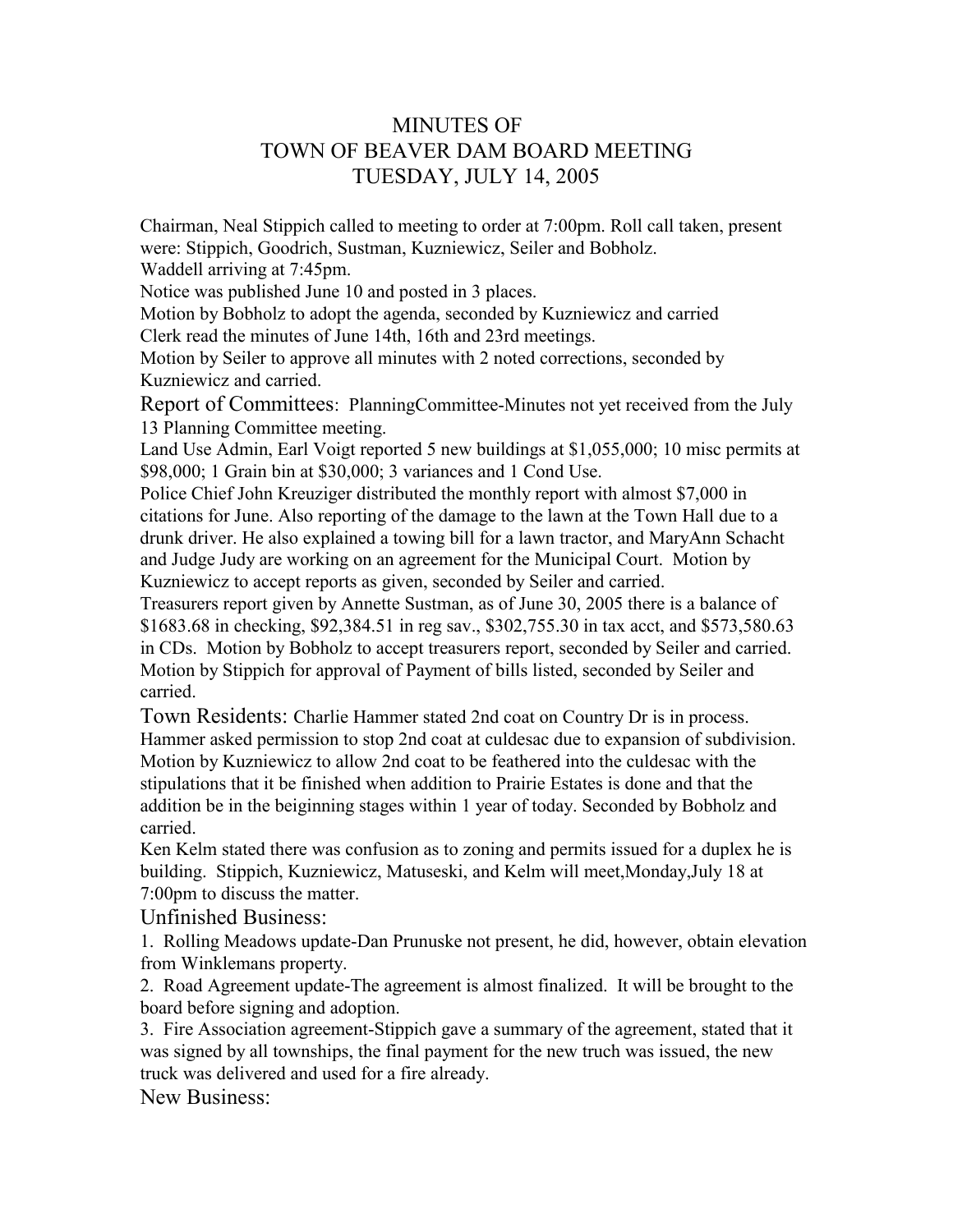1. S Center Rd-Stippich asked County to remove the cattle pass. County quoted \$10,000 to do the work. Stippich declined.

2. Kenevan Tax settlement-Kenevan wants the town to pay \$712.12, (difference in tax assessment and attorney fees). After discussion, Motion by Bobholz to direct the attorny to continue to fight the matter. Seconded by Kuzniewicz and carried with i nay vote from Stippich.

3. Kern rezoning-matter was taken care of by Stippich before the meeting started.

4. Scoots License renewel. - Clerk gave a synopsis of what has been taking place since the license renewel was denied at the June meeting. Gayle George and Dan Duerst were asked to be present at the meeting, along with a receipt of payment of outstanding bill. No receipt was received, nor did Gayle or Dan appear. Therefore, no action was taken. 5. Open bids for summer road repairs-Crack Fill Services bid \$4,000; Bartelt\$11,911.78

Scott Construction bid for coldmix wedging, \$46,000; sealcoating, \$26,000. Motion by Bobholz to award wedging and sealcoating to Scott Construction, seconded by Kuzniewicz and carried. Motion by Bobholz to award Crack Fill Services for crack filling, seconded by Waddell and carried.

# Clerks Report:

Operators license denied by Town of BD Police due to criminal record are Annette Tharpe and Christopher Komorowski. Motion by Kuzniewicz to deny those operators license as requested by police, seconded by Waddell and carried. Licenses approved are Donald Westphal, Angela Winter, Jennifer Bahls, Rex Melius, Patricia Linde, Jennifer Klug, Abbe Finke, Angela Faherty, Sara Polzin,Christine Knezinek,Connie Speiser. Motion by Stippich to approve above metioned operators license, seconded by Seiler and carried. Approval is also needed for clerk to sign a Memorandum of Understanding relating to the statewide voter registration system. Motion by Stippich to approve clerk to sign memorandum, seconded by Bobholz and carried. Also a Permit from SBC needing Chairmans signature for utility work on Corporate and Industrial Dr. Other mailings include annexation petition, DC Plan & Dev adopted resolution of minor land division for Weidler, Public Service Commission letter of application for construction of new transmission line, land use permits for Kuzniewicz, Kline, Chase and Baldwin.

# Chairman/Supervisors correspondence & information:

Letter from Hannan that municipal court agreement is being worked on. New Code books have arrived. Board to meet Tues, July 19 to review new books. Stippich, Matuszeski and Goodrich attended the legislative committee hearing on the Charter Towns Bill, Stippich did speak in front of the committee in favor of the bill and that there was many in attendance in favor of the bill. Since hearing the bill did pass in the committee hearing and will move to the senate. Stippich stated he received 98 phone call and attended 22 meetings in the month of June. Truck 3 box needs paint due to rust. Beal can take it to Warmka for an estimate. Letter from Dan Purnuske to recommend the town approve Countryside detention pond. Motion by Bobholz to bill Countryside for Designtech Eng cost to review the problem. Seconded by Kuzniewicz and carried. Motion by Kuzniewicz to adjourn at 9:15pm, seconded by Seiler and carried.

Respectfully, Cheryl Goodrich, Clerk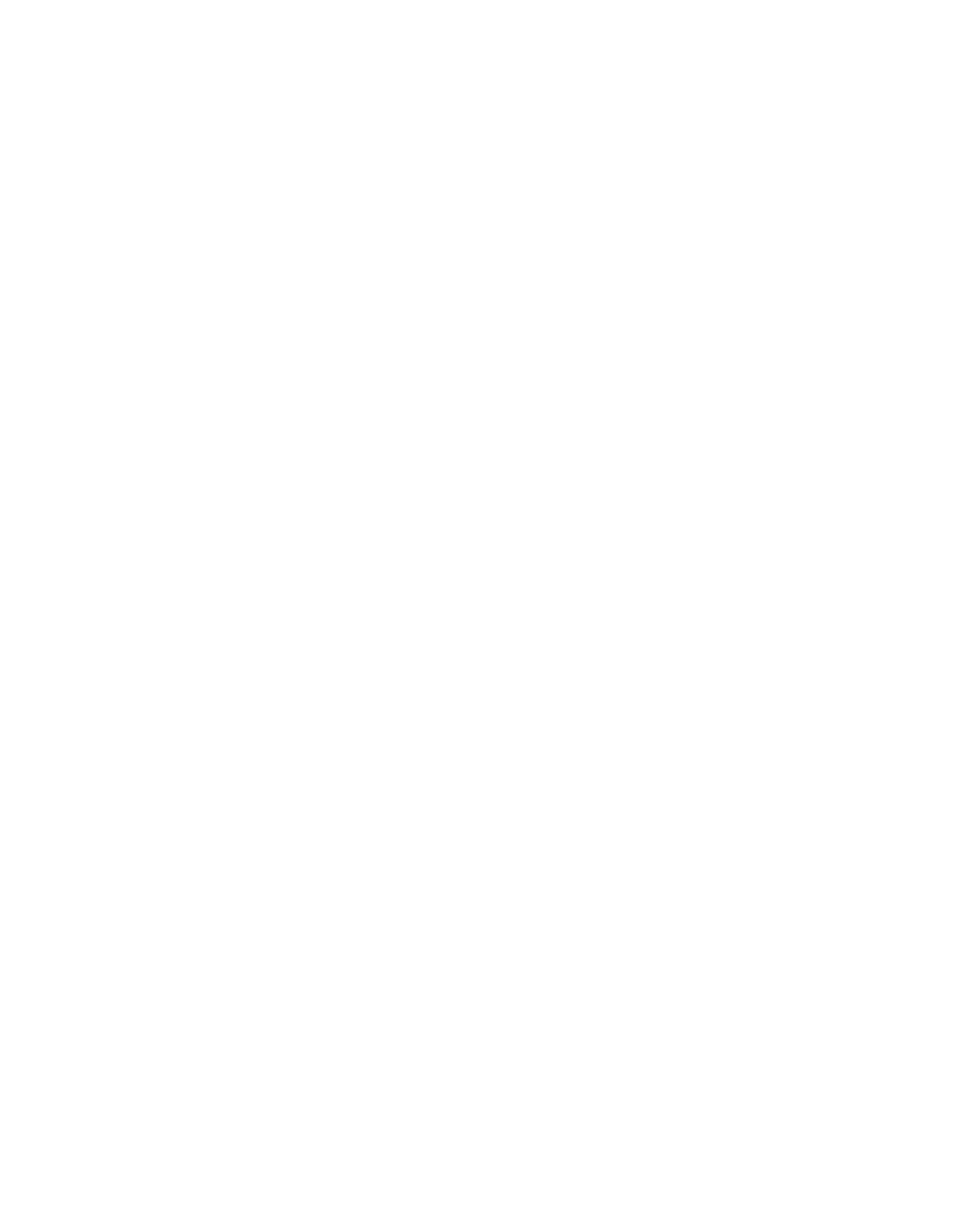#### **MINUTES OF THE August 9, 2005 TOWN BOARD MEETING**

Beaver Dam Town Hall, W8540 Cty W, Beaver Dam, WI

The Chairman opened the Town Board meeting at 7:05pm. Roll call was taken, present were Stippich, Goodrich, Sustman, Seiler, Kuzniewicz & Waddell. Bobholz arriving at 8:05pm.

Notice of the Town Board meeting was published August 6, and posted in 3 places. Motion by Kuzniewicz adopt agenda, seconded by Waddell and carried.

Minutes of the July12, 2005 Town Board meeting were read. Motion by Waddell to approve minutes as read, seconded by Seiler carried.

# **COMMITTEE REPORTS**

PLANNING COMMITTEE – Al Matuszeski read minutes from meetings on July 11  $\&$ August 8.

LAND USE ADMINISTRATOR – Earl Voigt had 3 new homes for \$619,000, 2 variances, 1 Conditional Use, 1 rezoning.

POLICE REPORT – Police Chief John Kreuziger distributed the monthly report and 2004 annual report.

Motion by Wadell to accept reports as presented, seconded by Kuzniewicz, and carried. TREASURERS REPORT-Report given by Annette Sustman, As of July 31, 2005 there is a balance of \$115,744.44 in reg savings; \$603,350.41 in tax savings. Motion by

Kuzniewicz to approve treasurers report, seconded by Waddell and carried.

PAYMENT OF BILLS: Motion by Stippich to approve pymt of bills, seconded by Seiler and carried.

TOWN RESIDENTS: D Elgersma explained letter from Randy Woock on a dog issue. Rob Johnson of the YMCA gave a presentation on the new proposed YMCA. UNFINISHED BUSINESS:

 1. Rolling Meadows Update-Dan Prunuske gave some estimates and is working on alternatives and return at Sept. meeting.

2. City/Town road agreement update-nothing to report.

 3. Kenevan tax settlement-after discussion and meeting with attorney Carla Chase, Motion by Kuzniewicz to recind motion from July and settle tax settlement. Seconded by Seiler and carried.

NEW BUSINESS:

 1. D/D recommendation from Planninc Comm on Kelm/Shaver rezone from R1 to R2 to change duplex to condominium. Rezonig was approved by Planning committee. Motion by Kuzniewicz to approve zoning change. Seconded by Seiler and carried.

 2. D/D Resolution #5-2004 Fee Schedule- Motion by Kuzniewicz to change the following fees: Building permits to \$75, Preliminary Plat to \$350, Preliminary Consult to \$100, Final Plat to \$200, Picnic/Special Events to \$100. Motion seconded by Bobholz and carried. Clerk will check on maximum for Operators Lic.

CLERKS REPORT: No operator lic. Ordinance #723 Amending the Land Use code of Dodge County was received from the county clerks office. Schedule of United Ethenol LLC informational meetings. 2 Land Use permits, from Robert Hein and David Eisenga. CHAIRMAN CORRESPONDENCE & INFORMATION: Meetings attended by Stippich were: An informational meeting about the proposed new YMCA and meeting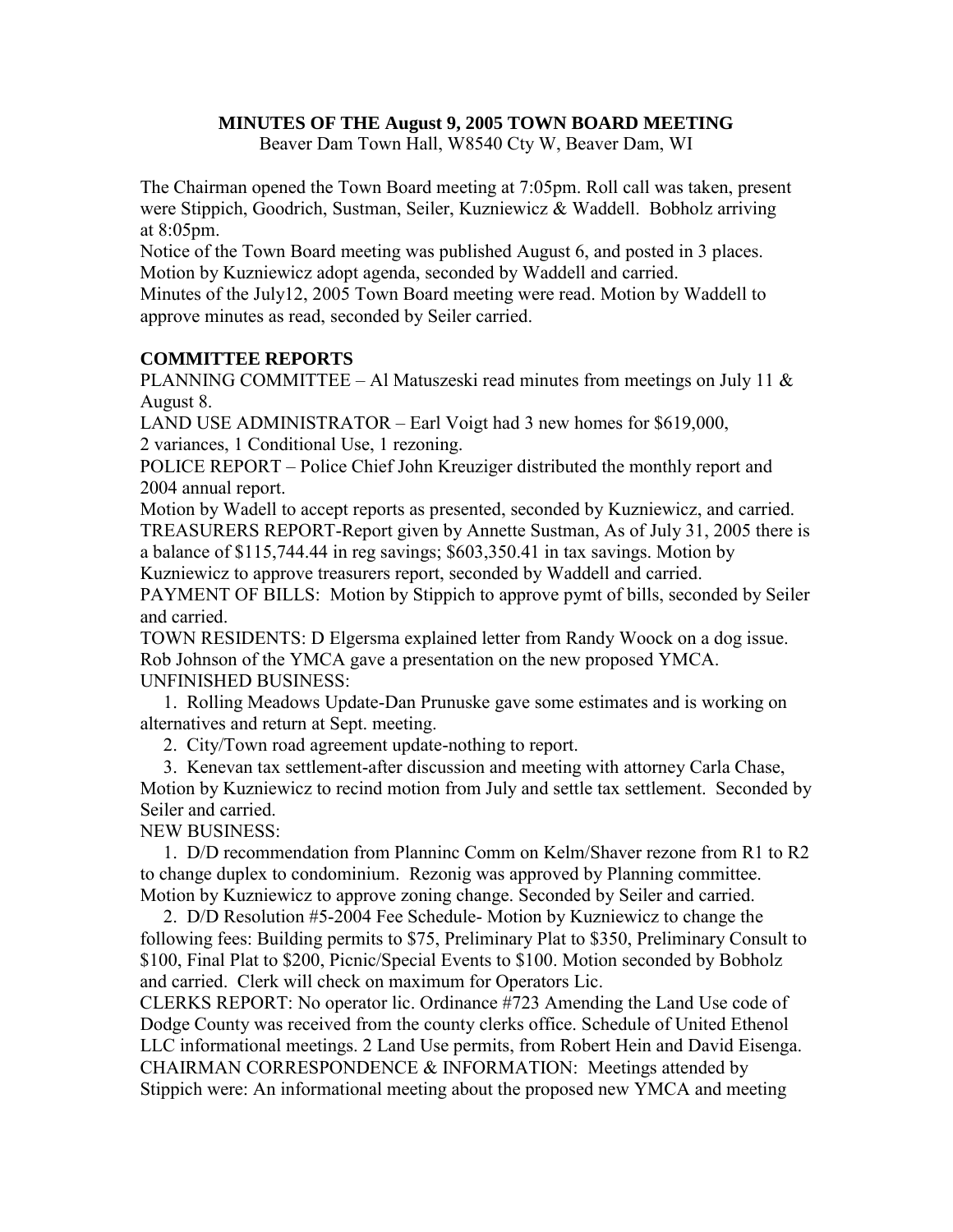with Hannan and Schacht on the Municipal Court, when a plan is drawn up it will be brought to the board. Kuzniewicz will review map from county on Comprehensive plan. Posting needed for Fire Assoc. meeting on Thurs. Aug 11 at City Hall, 8:00pm. Estimate from Warmka for painting the trucks were \$2350 for the red truck and \$1650 for each of the snow plow trucks. Motion by Bobholz to get red truck painted, seconded by Kuzniewicz and carried. Bobholz stated he hand delivered notes to residents on the time frame of construction on Hemlock Rd. Motion by Stippich to put pipe in driveway, seconded by Kuzniewicz and carried. Roger was asked to cut weeds on Schlief and S Sunset Pt Rd. and a No Outet sign needed moving on McKinley Beach Rd. Motion by Kuzniewicz to adjourn at 9:50pm, seconded by Waddell and carried.

Respectfully,Cheryl Goodrich, Clerk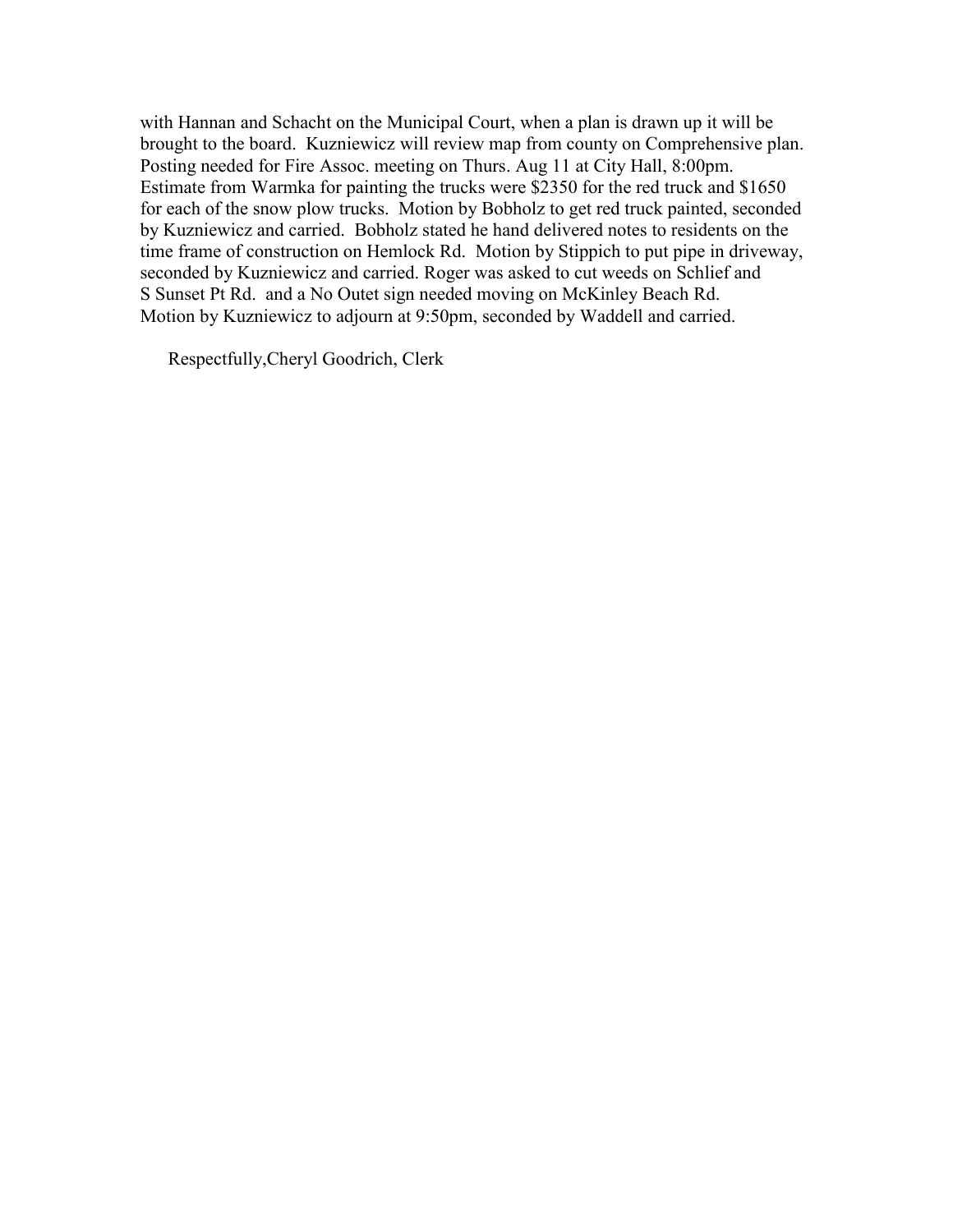# **MINUTES OF THE September 13, 2005 TOWN BOARD MEETING**

Beaver Dam Town Hall, W8540 Cty W, Beaver Dam, WI

The Chairman opened the Town Board meeting at 7:00pm. Roll call was taken, present were Stippich, Goodrich, Sustman, Seiler, Kuzniewicz, Waddell & Bobholz.

Notice of the Town Board meeting was published Sept 10, and posted in 3 places, Sept 9. Motion by Bobholz adopt agenda, seconded by Waddell and carried.

Minutes of the August 9, 2005 Town Board meeting were read. Motion by Kuzniewicz to approve minutes as read, seconded by Seiler carried.

#### **COMMITTEE REPORTS**

PLANNING COMMITTEE – Sept. meeting moved to the 19th

LAND USE ADMINISTRATOR – Earl Voigt had 3 new homes for \$792,000,

1 variance, 1 addition for \$129,000 and 2 garages for \$8,000.

POLICE REPORT – Police Chief John Kreuziger distributed the monthly report and stated all basketball hoops have been removed from roadways and cul-de-sacs, also a letter to be sent to Lester Giese to remove garbage from rental properties on Sunset Blvd. Motion by Waddell to accept reports as presented, seconded by Seiler and carried.

TREASURERS REPORT-Report given by Annette Sustman, As of August 31, there is a balance of \$1,822.28 in checking, \$83,970.92 in reg savings, \$378,624.33 in tax savings. Motion by Seiler to approve treasurers report, seconded by Waddell and carried. PAYMENT OF BILLS: Motion by Bobholz to approve pymt of bills except for the

\$60.00 for tree trimming on lawn care bill. Seconded by Seiler and carried. Letter will be sent with the pymt of lawn mowing only.

TOWN RESIDENTS: A compliment and Thank you to the town board and Mark Bobholz, was received from a resident, on the speed and a job well done on the completed Hemlock Rd project.

UNFINISHED BUSINESS:

 1. Parkway/Rolling Meadows Update-Dan Prunuske not present, Stippich stated an obstacle for Dan to clear with Winklemans, is their questions/concerns with the standpipes and having evergreens standing in water. Stippich also stated he may be able to submit for govt funds for Parkway project. Will continue at Oct meeting.

2. City/Town road agreement update-nothing to report.

 3. Town Fees resolution; More work will be done on that at the next code book review meeting.

NEW BUSINESS:

- 1. Possible purchase of truck- Town of Beaver Dam turned in a bid of \$4,000, at fire Assoc meeting, 4 other bids were looked at and the truck was awarded to Village of Lowell for \$7,000.
- 2. Budget meeting-1<sup>st</sup> budget meeting will be Oct 18, 2005 at 7:00pm
- 3. Dumpsters-Dumpsters will be available to town residents on Oct  $8<sup>th</sup>$  & 15<sup>th</sup>, at the Town Hall from 8:00am-12:00pm.
- 4. Snow Plow drivers- D. Pollack no longer available, Beal, Eilbes, and Grosenick will be called and as ad for PT drivers will be placed in the paper. Will be on October agenda. Bobholz will call Cromheeckes for possible storage of salt in their shed.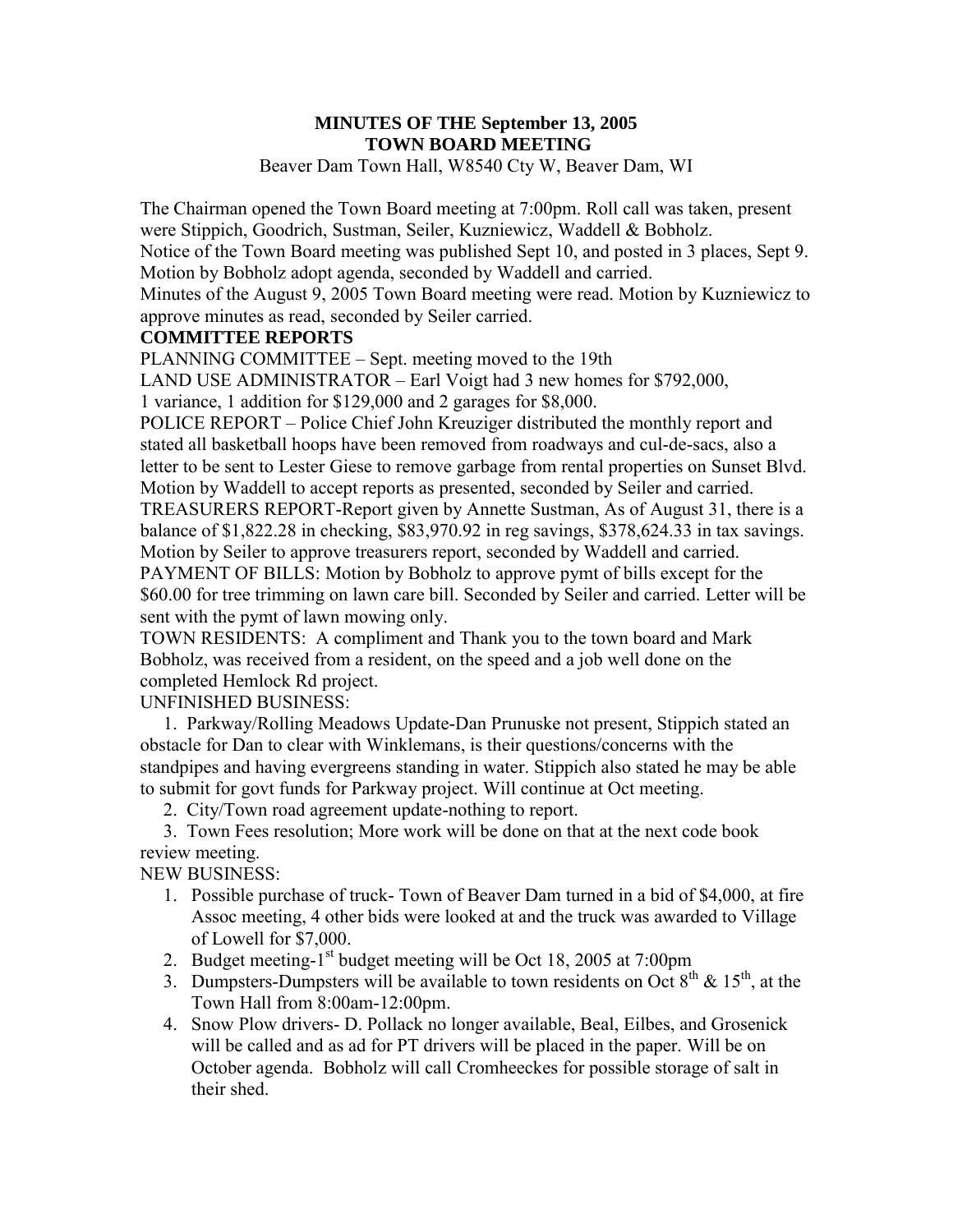- 5. Collapsed property complaint- property at W8025 Hwy 33 is viewed as a safety hazard. Motion by Kuzniewicz to have buildings/area of Beaver Wrecking, on the Andler property, at W8025 Hwy 33 to be inspected by the town inspector. Seconded by Seiler and carried.
- 6. 2 bids for striping on Hemlock Rd were received, by Bobholz, from Guidelines Pavement Marking for the striping of Hemlock Rd. Bid of \$2,360 has a 1 yr warranty;  $2<sup>nd</sup>$  bid of \$4,250 has a 4 yr warranty. Motion by Kuzniewicz to accept the bid for \$4,250, for Dbl yellow and white side lines. Seconded by Waddell and carried.
- 7. Land Use Admin.- A letter was sent to Earl Voigt, asking for his resignation as Land Use Admin. Earl Voigt declined to resign. Motion by Stippich to remove Voigt as Land Use Adminsitrator, seconded by Seiler. A discussion was held Stippich stated the following list of inconsistencies the past couple of years; Oct Plann Comm agenda contains rezoning request by Earl Voigt Jr., From R1 to R2, last month a flier was circulated that it was already zoned R2, possible false advertisement; building permit given for dog kennels before CU was approved; approved bldg placement before BOA heard request; does not hold hours at Town Hall; does not honor requests for reports; approved water plans for Countryside expansion without Dan P OK; gave bldg permit to Shaver for property zoned R-1 when needed to be R-2; judged DNR didn't need CUP for parking lot in A-2. Vote taken Stippich, Seiler and Bobholz voted "I", Kuzniewicz and Waddell voted "no". Motion carried.
- 8. New code book should be ready for adoption by October meeting. Notice to be placed in the paper.

CLERKS REPORT: 1 operator license for Nickolas Dollar, approved by police, Motion by Kuzniewicz to approve license, seconded by Waddell, and carried. Clerk also received by clerk was a contract for renewel from Gardiner Appraisal. Motion by Kuzniewicz offer appraisal services out for bids, seconded by Seiler and carried. Ad will be placed in the WI Towns Assoc. magazine and bids to be opened and decided on at the November meeting. Letter from DOR, request to withhold license for Scoots, due to invalid sellers permit. Renewal notice for Taxpayers Alliance. Renewal will not be sent in because same information can obtained from the WTA magazine. Request from Roger Beal to send in credit application for Fastenal. Motion by Kuzniewicz to start an account with Fastenal, seconded by Seiler and carried. WI Dept of Comm for Roedl Excavating; Westra, Tillema & O'Conner CPA newsletter; DC BOA public hearing Thursday 9-15- 05on the appeal of Mark Kamerling for a variance; land use permits from Ed Anderson, Public Service Comm of WI, public hearing for WI P &L to increase retail electric, natural gas and Ripon water rates; BD Chamber of Comm Depot Dispatch newsletter; a letter, received from a resident on Madison St regarding a request for a tax refund, a reply was sent back to him stating a tax refund is not available to him; and a public hearing notice from the Town of Burnett to adopt a Comprehensive plan, on 10-11-05 at 7:00pm. CHAIRMAN/SUPERVISORS CORRESPONDENCE AND INFO.-Stippich read a letter from Dean Tillema and Debra Jung stating the review of 2004 financial records are correct and properly stated; ongoing litigation on a denied variance for Scott Sammon, town is counterclaiming on violations of Town of BD zoning regulations; disk received for Town of Burnett Comp Plan; Itemized list from Scott Const. on Hemlock Rd project;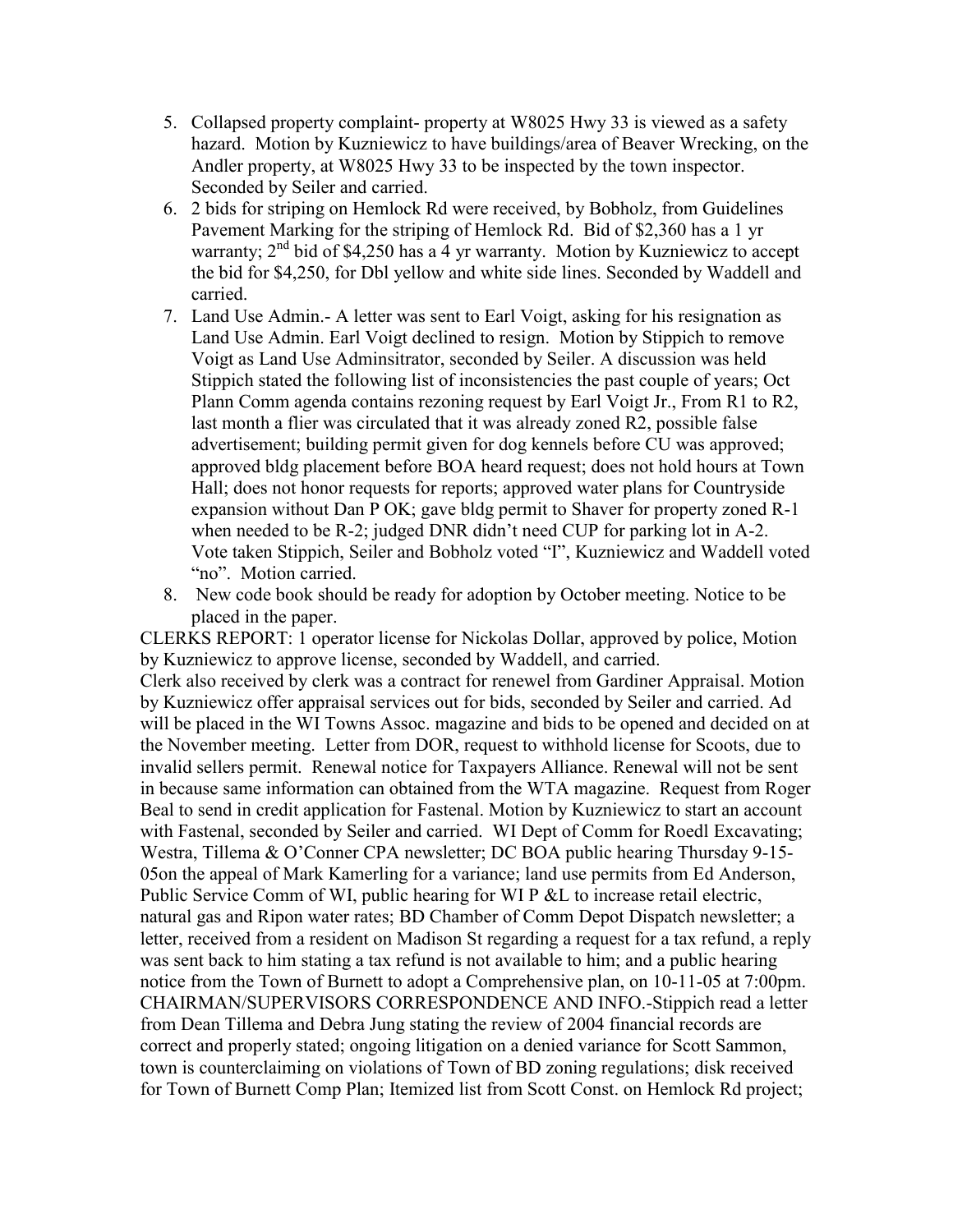magazine "Cross Roads' on road maint; Winter Rd maint seminar Oct 27 or Nov 3rd; Rupert Milke on water regulations seminar and water & sewer for towns; Charter Comm. wanting to eliminate local franchising authority; news article on Urban Sprawl; report from Mayor Hankes, new construction is up  $4\%$  for Town of BD, city of BD is up  $\frac{1}{2}\%$ ; Donahue Co. on road building and transportation, and looking for clients; Kuzniewicz would like to do something about parking on Madison St, cars parked on road 24/7 in a dangerous area on Madison St. can we apply to county or state for no parking or 1 hour parking on either side of street on part of Madison St in Town of Beaver Dam. Bobholz will investigate that and will get in touch with Kuzniewicz and Chief Kreuziger on results.

Motion by Kuzniewicz to adjourn at 8:55pm, seconded by Seiler and carried.

Respectfully,Cheryl Goodrich, Clerk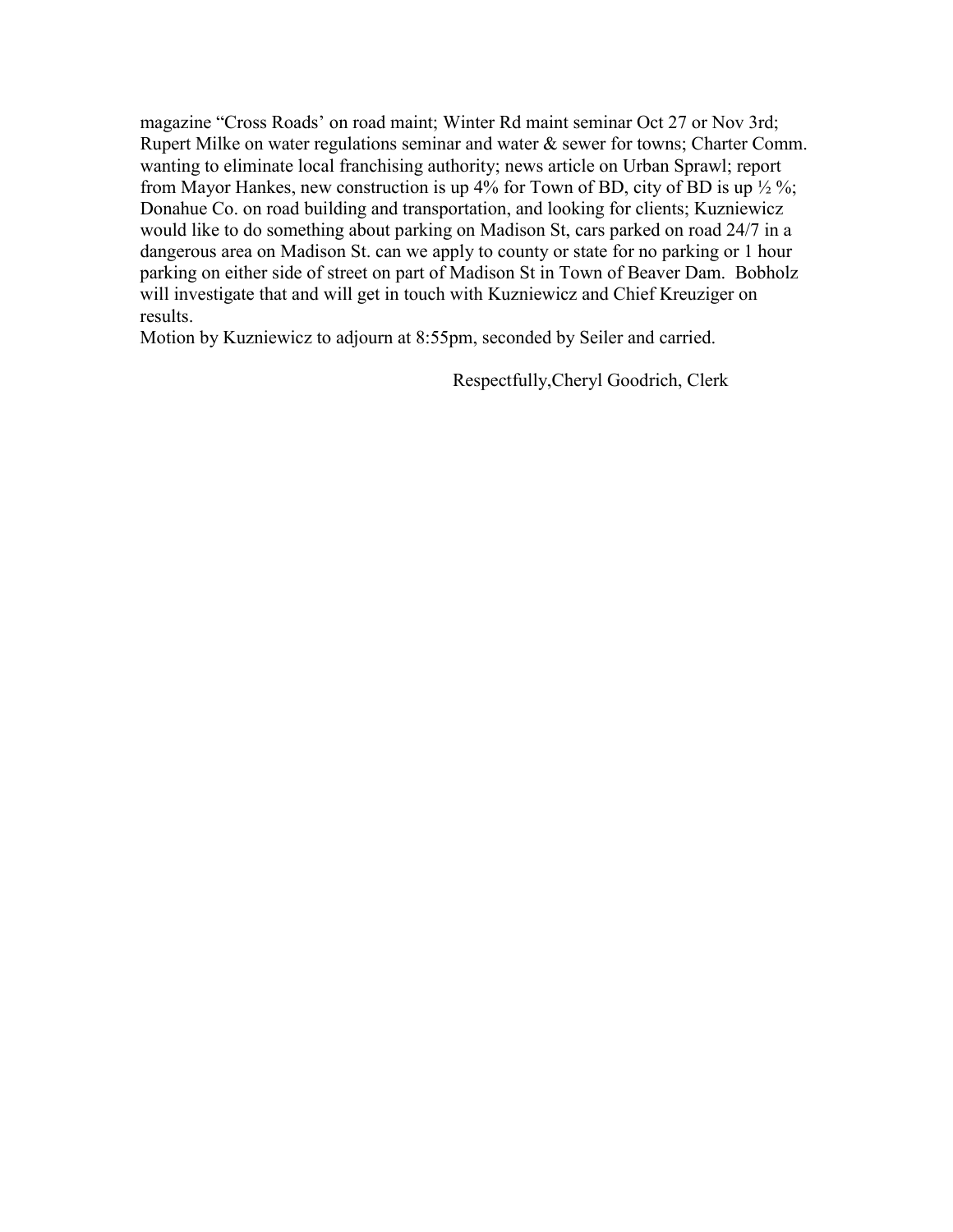# **MINUTES OF THE October 11, 2005 TOWN BOARD MEETING**

Beaver Dam Town Hall, W8540 Cty W, Beaver Dam, WI

The Chairman opened the Town Board meeting at 7:00pm. Roll call was taken, present were Stippich, Goodrich, Sustman, Seiler, Kuzniewicz, Waddell & Bobholz. Notice of the Town Board meeting was published Oct 8, and posted 10/5/05 in 3 places. Motion by Bobholz to change #1  $\&$  #2 on new business, seconded by Kuzniewicz and carried. Motion by Kuzniewicz to adopt amended agenda, seconded by Waddell and carried.

Minutes of the Sept 13, 2005 Town Board meeting were read. Motion by Bobholz approve minutes with adding the list of inconsistencies for Land Use Admin as listed by Stippich to minutes. Seconded by Seiler carried.

# **COMMITTEE REPORTS**

PLANNING COMMITTEE – AM read minutes of the Sept. 19 meeting LAND USE ADMINISTRATOR – Neal Stippich acting Land Use Admin reported 4 remodels, 1 new shed and 4 variance requests.

POLICE REPORT – Police Chief John Kreuziger distributed the monthly report and 1 denied operators license due to felony convictions, also reporting on cemetery thefts, suspect using a white pick up. Anyone seeing anything suspicious please contact him. Chief Kreuziger attended a meeting with the city and town attorneys and municipal judge on the issue of the municipal court. A tentative agreement will be taken to the city finance committee on Monday eve.

TREASURERS REPORT-Report given by Annette Sustman, As of Sept 30, there is a balance of \$1,781.89 in checking, \$44,430.49 in reg savings, \$379,490.74 in tax savings. 1 short term CD renewed at 3.9%

Motion by Bobholz to approve treasurers report, seconded by Seiler and carried. PAYMENT OF BILLS: Motion by Waddell to approve pymt of bills. Seconded by Seiler and carried.

TOWN RESIDENTS: Culvert on Burns Rd and Country Dr damaged. Radius will need to be changed. Will be in next years drainage issue, possibly reset pipe before top coat is applied. Question on why the retention pond on Hammers wasn't built before the certified Survey was signed. It was approved by Dan Prunuske to be done without a retention pond having an easement for the water to be directed into. Earl Voigt had comments on his Land Use Admin job to clarify points made last month. UNFINISHED BUSINESS:

1. Parkway/Rolling Meadows Update-Dan Prunuske not present.

 2. D/D Land Use Dept.-Several applications were received and would have the Personnel Committee do interviews and make recommendation to the board. Jim Orlenko will be contacted to Chair Committee and contact list of people interested in being on the committee, those being, Mark Bobholz, Robert Neuman, John Mullin, Heidi Elgersma, Steve Tamminga. Motion by Bobholz to approve appointing personnel committee, seconded by Seiler and carried.

 3. D/D snow plow drivers, Bobholz will chair committee, with Grosenick and Eilbes there are 6 applicants to contact.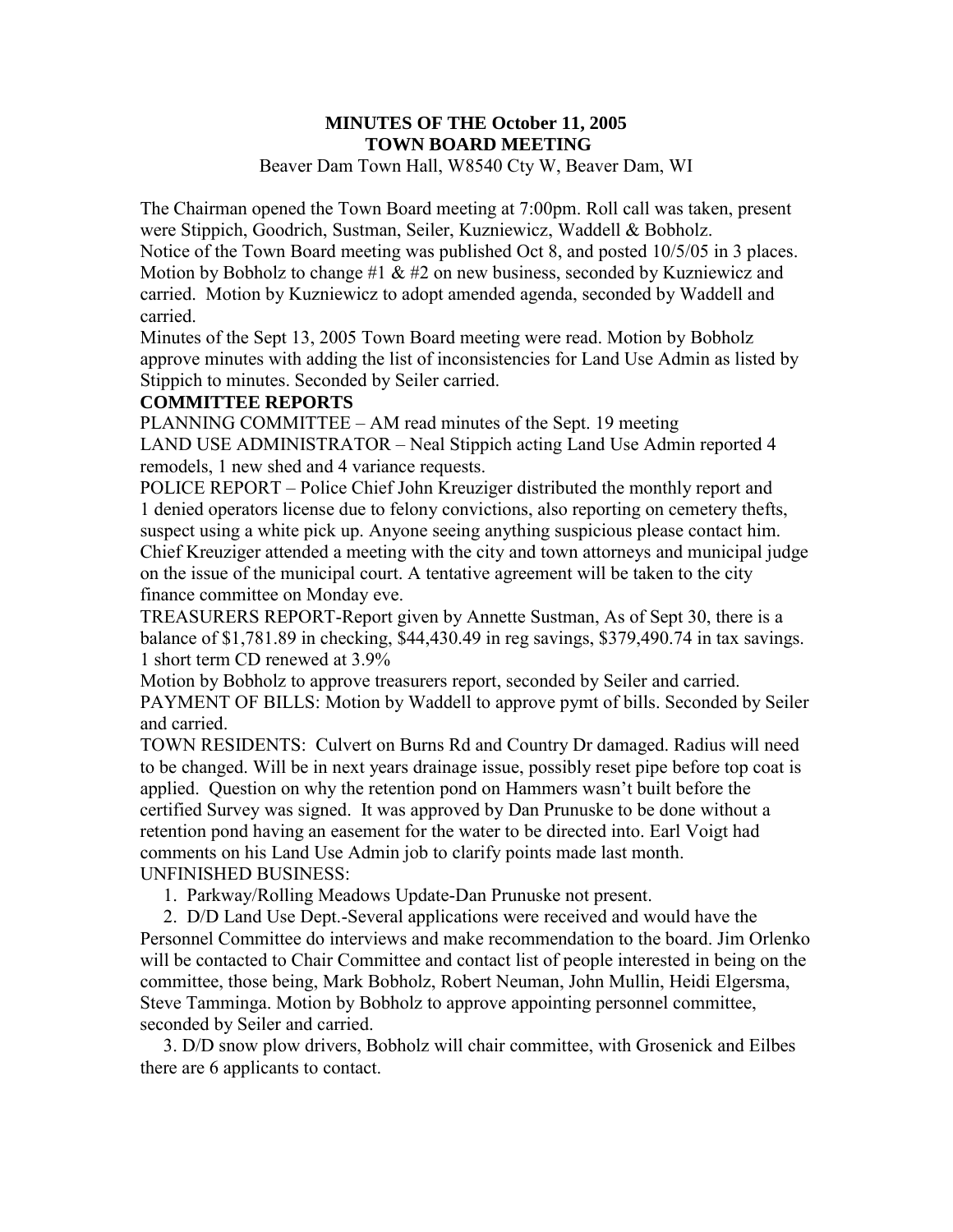NEW BUSINESS:

- 1. Act on petition to rezone for Earl Voigt Jr.-Motion by Bobholz to approve the Planning Committees recommendation to approve the rezoning of Lot 1 & 20. Seconded by Kuzniewicz , all in favor and carried.
- 2. Closed session- Motion by Bobholz to enter into closed session. Seconded by Kuzniewicz, all in favor, Bobholz, Kuzniewicz, Waddell, Seiler, and Stippich, motion carried. Move into closed session. Motion to enter back into open session, seconded by Kuzniewicz, all in favor and carried. Motion by Bobholz to place Simar Oil, owner, Rajwinder Singh, on probation until next renewal period being June 30, 2006, for there Class A Beer, Class A Liquor license and Cigarette license, they must also create and implement a policy and procedure for training of employees, a copy of this policy and training procedure must also be given to the Town of Beaver Dam police dept. Seconded by Kuzniewicz, all in favor, no opposed, motion carried.
- 3. Seal Coat maintenance-Stippich talked with City, they have agreed to pick up loose seal coat aggregate with the city street sweeper for \$105.00 an hour and request the town have a vehicle available to carry aggregate away. Motion by Kuzniewicz to have city pick up loose aggregate from Shady Oak Subd., seconded by Waddell, all in favor, no opposed, motion carried. Beal will make arrangements with Wackett.
- 4. Winter road maint- covered with earlier discussion on snow plow drivers. Discussion on salt/sand storage.

CLERKS REPORT: 6 operator license for Debra Oksa, Josh Bartsch, Jenny Gust, Wm Miller, James Strohmeyer, & Terri Arndt. Police denied James Strohmeyer. Motion by Kuzniewic to approve Oksa, Gust, Miller Arndt, Bartsch and deny Strohmeyer. Seconded by Waddell, all in favor, no opposed, motion carried.

Also received by clerk, WTA county meeting Oct 19,; Chamber Deopt dispatch and invite to Chamber Luncheon; Wis Line training for Land Use; and computer lab training for Land Use, Dodge County Plann & Dev, Kern rezoning, Krentz resolution, WI Power & Light resolution, Kern resolution. Letter from Atty. Karla Chase stating Kenevan case is closed. TRIP D information to be sent to Dodge Cty Hwy Robert Sindlar.

CHAIRMAN/SUPERVISORS CORRESPONDENCE AND INFO.-Bobholz has contacted the state and Dodge Cty on the Madison St parking matter, and has not heard anything back yet. Bobholz received a complaint/concern on passing zone at Rolling Meadows turn off on Hwy 33. Sustman received letter from Cty Treasurer to have 1 or more banks collect tax money and deposit directly into tax acct. She will speak with Ms Hilker first, concerns being collecting for dog license. Also check with Rural Ins. John Engels on Tax collector bond. Received by Stippich were news letter from the Rock River Coalition on Ground Water; WTA news letter, annual meeting Oct 17; Ruekert-Mielke seminar on storm water Transportation utilities, Tues. Oct 18; Dept of Admin and local Govt, state grant should look into. Code book meeting to set fees, Thurs, Oct.20. Motion by Kuzniewicz to adjourn, seconded by Seiler, all in favor, no opposed, motion carried. Meeting adjourned 9:35pm.

Respectfully,Cheryl Goodrich, Clerk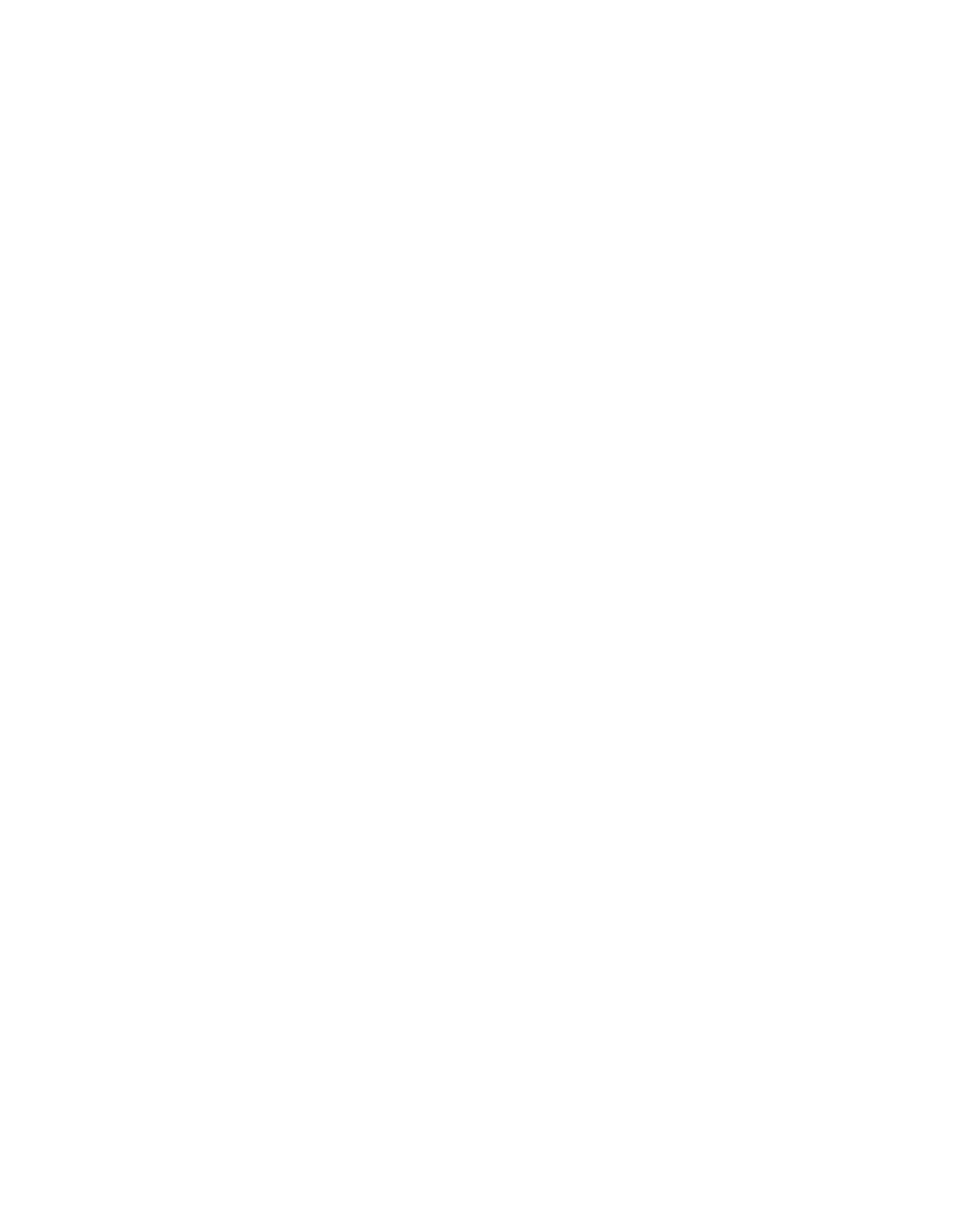# **MINUTES OF THE November 15, 2005 TOWN BOARD MEETING**

Beaver Dam Town Hall, W8540 Cty W, Beaver Dam, WI

The Chairman opened the Town Board meeting at 7:00pm. Roll call was taken, present were Stippich, Goodrich, Sustman, Seiler, Kuzniewicz, Waddell & Bobholz. Notice of the Town Board meeting was published Nov 12, and posted in 3 places. Nov 10. Motion by Bobholz to add Onyx to Unfinished business, seconded by Seiler and carried. Motion by Kuzniewicz to adopt amended agenda, seconded by Waddell and carried.

Minutes of the Oct 11, 2005 Town Board meeting were read. Motion by Kuzniewicz to approve minutes as read. Seconded by Seiler carried.

#### **COMMITTEE REPORTS**

PLANNING COMMITTEE – AM read minutes of the Nov 7 meeting LAND USE ADMINISTRATOR – Neal Stippich acting Land Use Admin reported 7 new homes for \$1,029,000, several CUP's and peitiion to rezone.

POLICE REPORT – Police Chief John Kreuziger distributed the monthly report. PERSONNEL COMMITTEE – Jim Orlenko reported on the interviews for Land Use Admin. Committee consists of Chair Jim Orlenko, Mark Bobholz and Heidi Elgersma. 3 meetings were held and 4 candidates were interviewed. Committee unanimously recommends Tom Zeamer as Land Use Administrator.

Motion by Kuzniewicz to accept committee reports. Seconded by Waddell and carried. TREASURERS REPORT-Report given by Annette Sustman, As of Oct 31, there is a balance of \$1,702.17 in checking, \$53,106.61 in reg savings, \$300,459.33 in tax savings. Motion by Bobholz to approve treasurers report, seconded by Seiler and carried. PAYMENT OF BILLS: Postpone till end of meeting to check bids for fire no.s and posts. TOWN RESIDENTS: None

UNFINISHED BUSINESS:

 1. Municipal Court Update-Report by City Atty MaryAnn Schacht-Noting points being; court cost are regulated by the state, Town residents can run for municipal judge, Agreement was approved by the City Finance committee, Municipal court for the Town could be up and running by Jan 1, and a monthly report would be provided. Motion by Bobholz to create a resolution to approve Municipal Court agreement with the City of Beaver Dam. Seconded by Kuzniewicz and carried.

 2. Discuss and act on recommendation of Personnel committee for Land Use Admin. position, being a one year appointment, the committee recommends Tom Zeamer for the position. Stippich made the recommendation to the board to approve appointment of Tom Zeamer for LUA. Motion by Seiler to approve the recommendation of appointment of Tom Zeamer for LUA postion. Seconded by Waddell, all in favor, motion carriead.

 3. Act on Resolution #2005-10 for Quit Claim Deed for the vacated Section of Linde Rd. Motion by Kuzniewicz to approve Resolution #2005-10, Quit Claim deed for vacated portion of Linde Rd to Wm Seefeldt and Marna Conley. Seconded by Seiler, all in favor, motion carried.

 4. Onyx-Dennis-past agreement included charges that were overlooked, mainly fuel surcharges, past overlooked charges will not be charged, new 5 yr agreement with a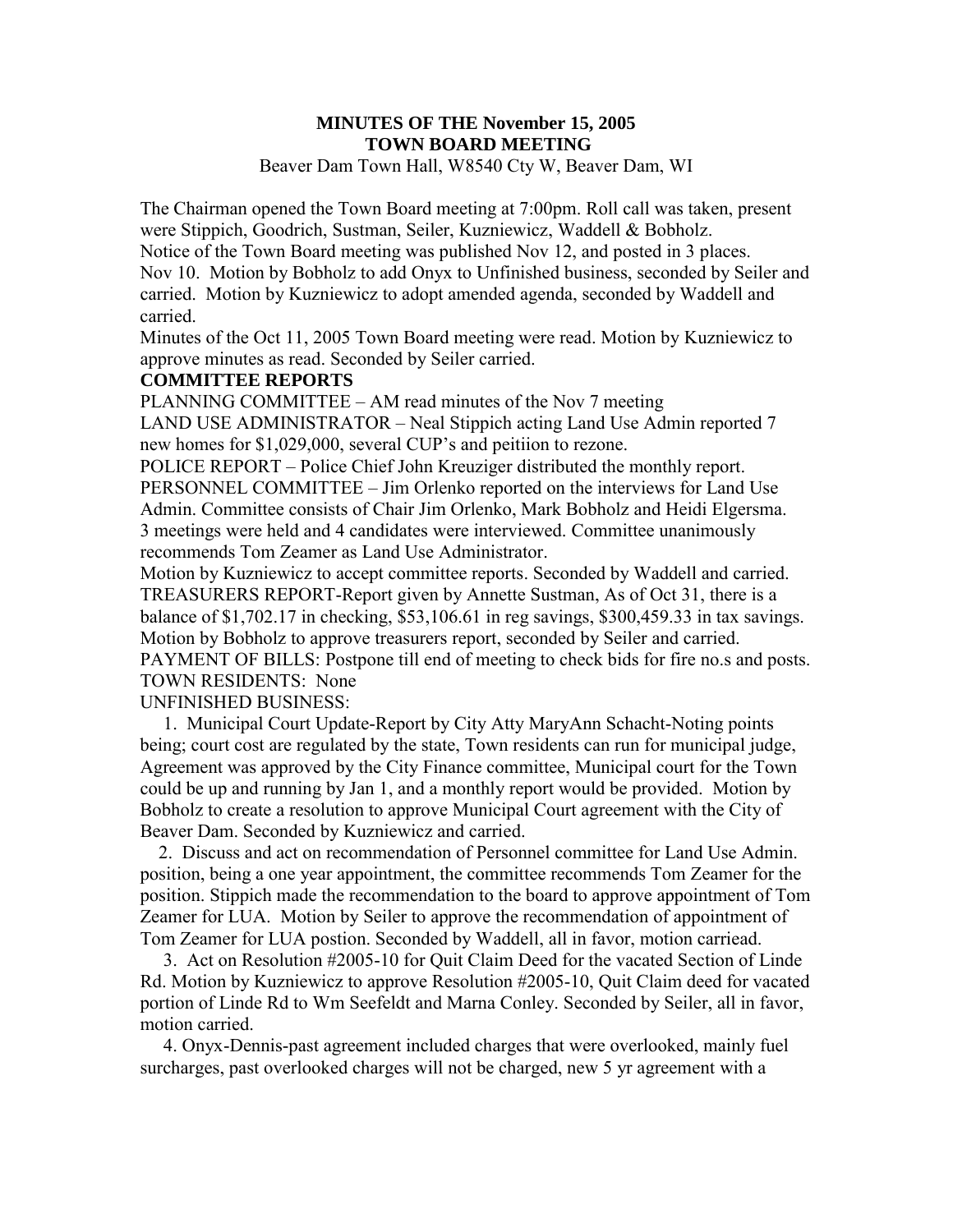3%cap per year, was presented, Board will review the new agreement and discuss at the Dec. meeting.

NEW BUSINESS:

- 1. Municipal Court-discussed earlier
- 2. Discuss appl. for Liquor Lic for Donald Zubke-BD Roadhouse-Donald Zubke has presented a signed lease, and new sellers permit number. A 30 day notice is needed in the paper. Still outstanding bill for Phillips Distributing. Clerk will verify pymn. Garbage and driveway issues must be cleared up. Appl. will be decided at the Jan 10 meeting.
- 3. Assessor Bids- Gardiner Appraisals annual Maint Agreement for \$11,000; John Pearson of Oconto Fall- 3 Year contract for \$16,000; Associate Appraisals of Appleton, \$11,800. Motion by Stippich to confer with Town of Calamus to check on referrel. Seconded by Seiler, all in favor, motion carried. Clerk will call City of Mayville.
- 4. D/D salt contract and storage- Town of Calamus will charge a \$75 fee for loading during non normal working hours. Motion by Stippich to purchase from Calamus or County depending on prices. Seconded by Bobholz, all in favor, motion carried.

CLERKS REPORT: 2 operator license for Leslie Narr and Katie Stange. Motion by Kuzniewicz to approve licneses. Seconded by Waddell, all in favor, motion carried. Notes from Clerk are as follows: Budget Hearing Dec. 6, must add \$6,000 for election. Letter from WI Free Press, for free, public access web site to display legal notices. Likely not used by Town residents. WI Dept of Commerce Conditional Use approval for Falbe Collision & Auto; County Land Use permits for Jeff Orlebeke and David Sundquist; County Letter of Intent for MSA, agent for Green Earth Manure Management; Cty Plann & Dev for Cond Use for Anthony Bau for filling, grading and dredging, Dec 5, 7:00pm and public hearing for Dodge Cty Board of Adjustment to amend thxt of Land Use Code, Nov. 21, 7:35pm. Treasurer Annette Sustman reported that with using the new tax program for the first time, conferring with Cty treas., she will not be asking any bank to receive tax monies. Fence Viewers, Seiler and Waddell are still working with Weiss and Propst on fencing problem.

CHAIRMAN/SUPERVISORS CORRESPONDENCE AND INFO.- Bobholz reported the Town owes Recheck for mulch hay, Clerk needs to receive a bill. Madison St parking issue, State and County will not do anything about it. Resident could be sited for unlicensed vehicles. Seven applicants were received for plowing, three applicant are not elligble due no drivers lic., interviews will be Thurs Eve. New routes are planned. Proposed pay rate for returning drivers \$15.00per hr; new drivers \$13.50 per hr. Motion by Waddell to commit to new pay rate for plow drivers. Seconded by Seiler, all in favor, Motion by Stippich to approve per diems and mileage for Personnel committee. Seconded by Kuzniewicz, all in favor, motion carried.

Chariman activities for Oct. were 76 phone calls, 14 meetings, 15 emails, acting LUA 31 calls & 6 meetings. Letter from Carla Chase for requested information for Scott Sammon case. Condo Plat submitted by Dan P for Amanda's Condos. County purchased land Quit Claimed to the Town on Hwy A. Letter from Atty Waddell VandenBogart is dropping case, but will pay 2005 taxes under protest. County acted in favor of Voigts rezoning.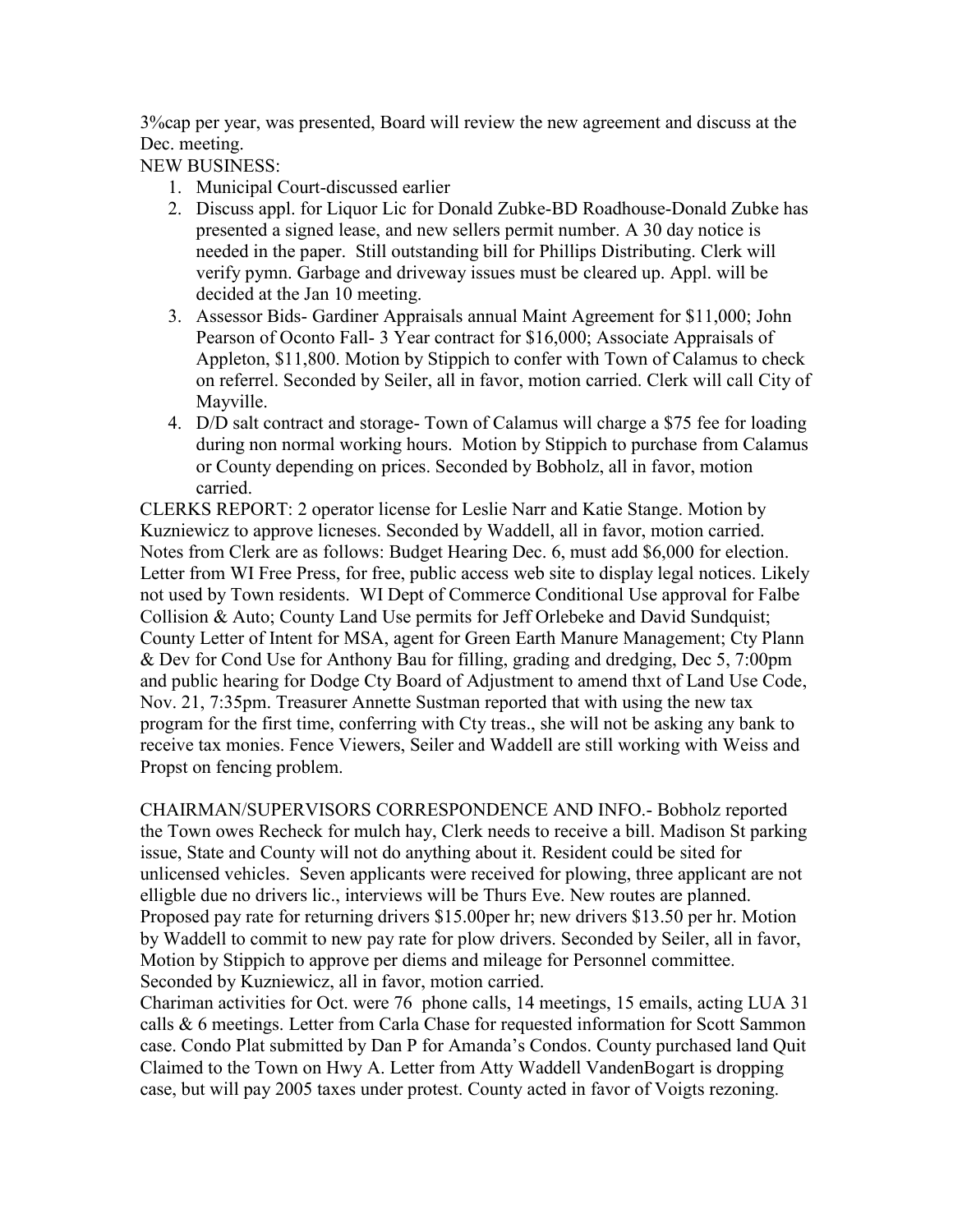VandenBogart request info to be faxed on Subdivision Ord. for KT Development. Check on publication requirements for adoption of new Code book, meeting Nov 29 7:00pm. Book needs to be available at the Office of the Clerk and and Public Library.

Motion by Stippich to approve payment of bills except for Tapco and Lange unless they coincide with bid. Seconded by Bobholz, all in favor, motion carried. Operators license for Laura Rueckert. Motion by Kuzniewicz to approve liq lic for Laura Rueckert, seconded by Stippich, all in favor, motion carried.

Motion by Seiler to adjourn, seconded by Waddell, all in favor, motion carried. Meeting adjourned 9:40pm.

Respectfully,Cheryl Goodrich, Clerk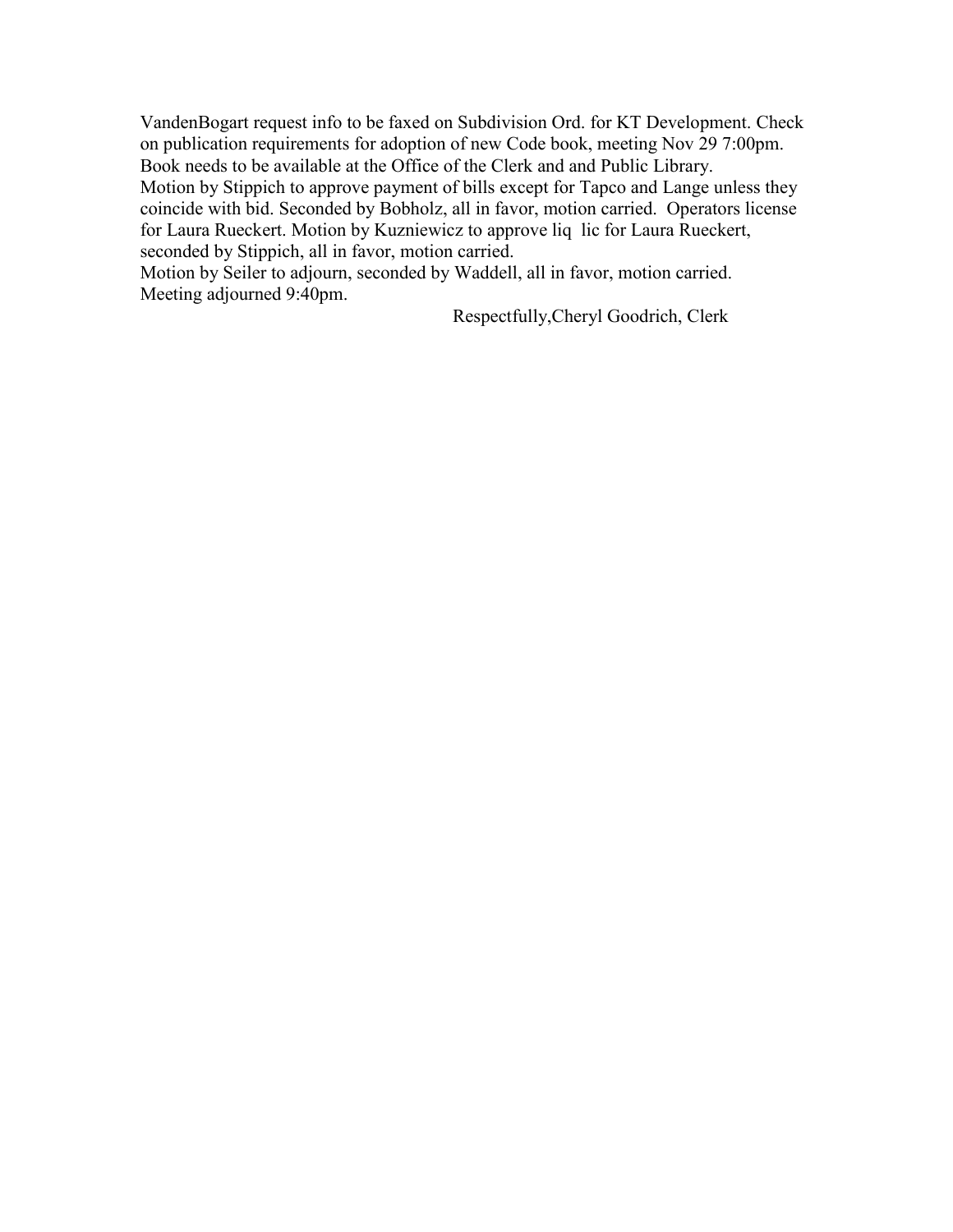#### **MINUTES OF THE December 13, 2005 TOWN BOARD MEETING**  Beaver Dam Town Hall, W8540 Cty W, Beaver Dam, WI

The Chairman opened the Town Board meeting at 7:00pm. Roll call was taken, present were Stippich, Goodrich, Sustman, Kuzniewicz, Waddell & Bobholz. Seiler absent. Notice of the Town Board meeting was published Dec 10, and posted in 3 places, Dec 8. Motion by Bobholz to adopt agenda, seconded by Kuzniewicz, all in favor, motion carried.

Minutes of the Nov 15, 2005 Town Board meeting were read. Motion by Bobholz to approve minutes as read. Seconded by Kuzniewicz, all in favor, motion carried.

# **COMMITTEE REPORTS**

PLANNING COMMITTEE – AM read minutes of the Dec 5 meeting.

LAND USE ADMINISTRATOR – Tom Zeamer had 3 new homes for \$498,000. POLICE REPORT – Police Chief John Kreuziger distributed the monthly report. Motion by Waddell to accept committee reports. Seconded by Bobholz, all in favor, motion carried.

TREASURERS REPORT-Report given by Annette Sustman, As of Nov 30, there is a balance of \$1,015.45 in checking, \$120,505.12 in reg savings, \$180,694.19 in tax savings. Motion by Kuzniewicz to approve treasurers report, seconded by Waddell, all in favor, motion carried.

PAYMENT OF BILLS: Motion by Waddell to approve pymt of bills, seconded by Kuzniewicz, all in favor, motion carried.

TOWN RESIDENTS: Requested update Parkway drainage problem. A meeting with Dan Prunuske, Neal Stippich, Steve Hannan and Parkway residents will be set up as soon as possible.

# UNFINISHED BUSINESS:

1. Onyx Agreement- Onyx agreed to have a1 time pick-up for X-mas trees on the  $2<sup>nd</sup>$ Friday of January. Motion by Bobholz to approve a 5 yr contract. Seconded by Kuzniewicz, all in favor, motion carried.

 2. Discuss/Decide Assessor Bids-Bids received from Gardiner, \$11,000; John Pearson, \$16,000; and Associated Appraisals, \$11,800. Motion by Kuzniewicz to approve contract with Associated Appraisals. Seconded by Bobholz, all in favor, motion carried. NEW BUSINESS:

- 1. Adopt Resolution #2005-11 Municipal Court-Start up cost for software is \$1050. Motion by Bobholz to approve Resol. #2005-11 Municipal Court. Seconded by Kuzniewicz, all in favor, motion carried.
- 2. Adopt Resolution #2005-12 Amended General Code of Ordinances Motion by Kuzniewicz to Adopt Resolution #2005-12 Amended General Code of Ordinances. Seconded by Waddell, all in favor, motion carried.
- 3. Open/Award Dog Control Bids 1 bid received by Richard Moldenhauer of Country Kennels, \$150 per month +. Motion by Kuzniewicz to approve Richard Moldenhauer as new Dog Control Officer. Seconded by Bobholz, all in favor, motion carried.
- 4. BD Lake Imprvmnt proposal for high water mark and no wake zone. Representative from the Lake Impvmnt Assoc explained their wishes and asked